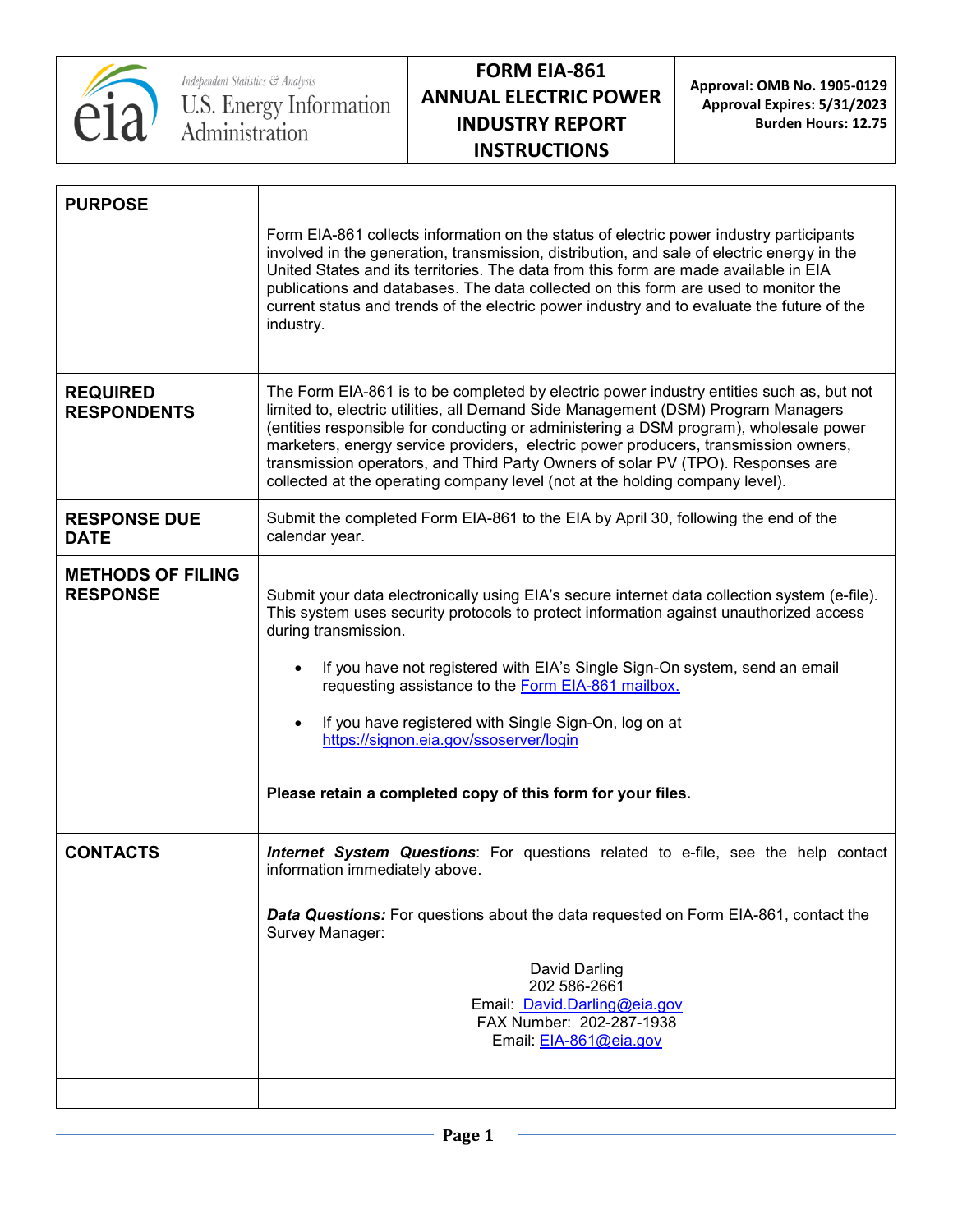

## **GENERAL INSTRUCTIONS**

- 1. Respondents, who also submit the Form EIA-861M (Formerly EIA-826), "Monthly Electric Sales and Revenue Report with State Distributions," should coordinate the information submitted on the Form EIA-861 and Form EIA-861M to ensure consistency.
- 2. For paper forms only, complete the information at the top portion of the form with the name, telephone and FAX number, and email address of the current contact person and the contact person's supervisor.
- 3. Report peak demand in megawatts and energy values (e.g., generation and sales) in megawatthours, except where noted. One megawatthour equals 1,000 kilowatthours. To convert kilowatthours to megawatthours, divide by 1,000 and round to the nearest whole number. For example, sales of 5,245,790 kilowatthours should be reported as 5,246 megawatthours.
- 4. Report in whole numbers (i.e., no decimal points), except where explicitly instructed to report otherwise. For example: revenue of \$8,459,688.42 should be reported as 8,460 (thousand dollars). There is one decimal place in the revenue on Schedules 2C and 4. Lines 2 and 4 on Schedule 6A and lines 3 and 4 on Schedule 6B also contain one decimal point.
- 5. For the on-line form only, a State Code can only be removed by highlighting the state and clicking on the **'Remove record'** button**.** (Schedules 3A-C, 4A-D, 6A-D, 7A and 7B).
- 6. For number of customers, enter the average of the 12 close-of-month customer accounts.
	- All respondents having end-use customers, including retail power marketers selling power in deregulated, competitive state programs must use the average of the 12 close-of-month customer counts when reporting on Schedule 4, even if your company began business after the beginning of the reporting year, or ended business before the close of the year.
	- Count each meter as a separate customer in cases where commercial franchises or residential customer-buying groups have been aggregated under one buyer representative. The customer counts for public street and highway lighting should be one customer per community.
	- Please do not count each pole as a separate customer even if billing is by a flat rate per pole per month.
- 7. Use a minus sign for reporting negative numbers. Line 9 on Schedule 2B must be a negative number. On Schedule 2B, line 1 and Schedule 2C, lines 4 and 6, the number may be either positive or negative.
- 8. Where exact data are unavailable, report estimated data.
- 9. See the [Glossary](http://www.eia.gov/tools/glossary/) for terms used in this survey. The financial and accounting terms are consistent as outlined in the Uniform System of Accounts for Public Utilities and Licensees (U.S. of A.) (18 CFR Part 101).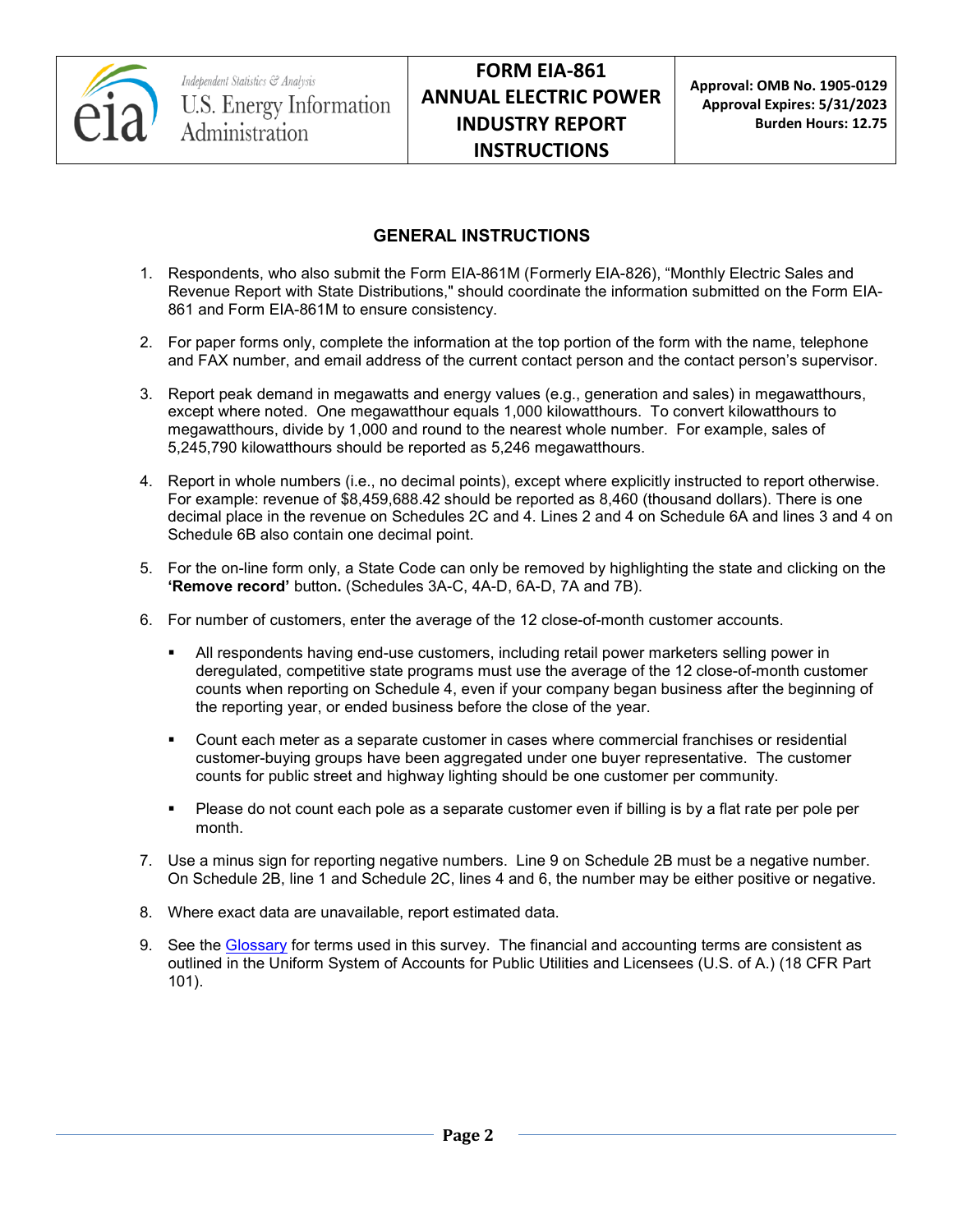

#### **Ownership Codes**

**Municipal Marketing Authority (A)**: Voted into existence by the residents of a municipality and given authority for creation by the state government. They are nonprofit organizations.

**Behind the Meter (B):** Entities that install, own, and/or operate a system (usually photovoltaic), and sell, under a long term power purchase agreement (PPA) or lease, all the production from the system to the homeowner or business with which there is a net metering agreement. **Third Party Owners (TPOs)** of PV solar installations use this ownership code.

**Cooperative (C)**: Member-owned organizations.

**Nonutility DSM Administrator (D)**: Only involved with Demand-Side Management activities.

**Federal (F)**: Government agencies with the authority to deliver energy to end-use customers.

**Investor-Owned Utilities (I)**: Entities that are privately owned and provide a public service.

**Municipal (M)**: Entities that are organized under authority of state statute to provide a public service to residents of that area.

**Political Subdivision (P)** (also called "public utility district"): Independent of city or county government and voted into existence by a majority of the residents of any given area for the specific purpose of providing utility service to the voters. State laws provide for the formation of such districts.

**Independent Power Producer or Qualifying Facility (Q)**: Entities that own power plants and sell their power into the wholesale market.

**Retail Power Marketer (R)** or Energy Service Provider: Entities that market power to customers in restructured markets.

**State (S)**: Entities that own or operate facilities or provide a public service.

**Transmission (T)**: Entities that operate or own high voltage transmission wires that provide bulk power services.

**Wholesale Power Marketer (W)**: Entities that buy and sell power in the wholesale market.

## **SCHEDULE 1: IDENTIFICATION**

- 1. **Survey Contact:** Verify contact name, title, email address, telephone number, fax number.
- 2. **Supervisor of Contact Person for Survey:** Verify the contact's supervisor's name, title, address, telephone number, fax number and email address. **Supervisor contact must be different than the survey contact.**

If any of the above information is incorrect or missing, please send revisions to **EIA-861@eia.gov.**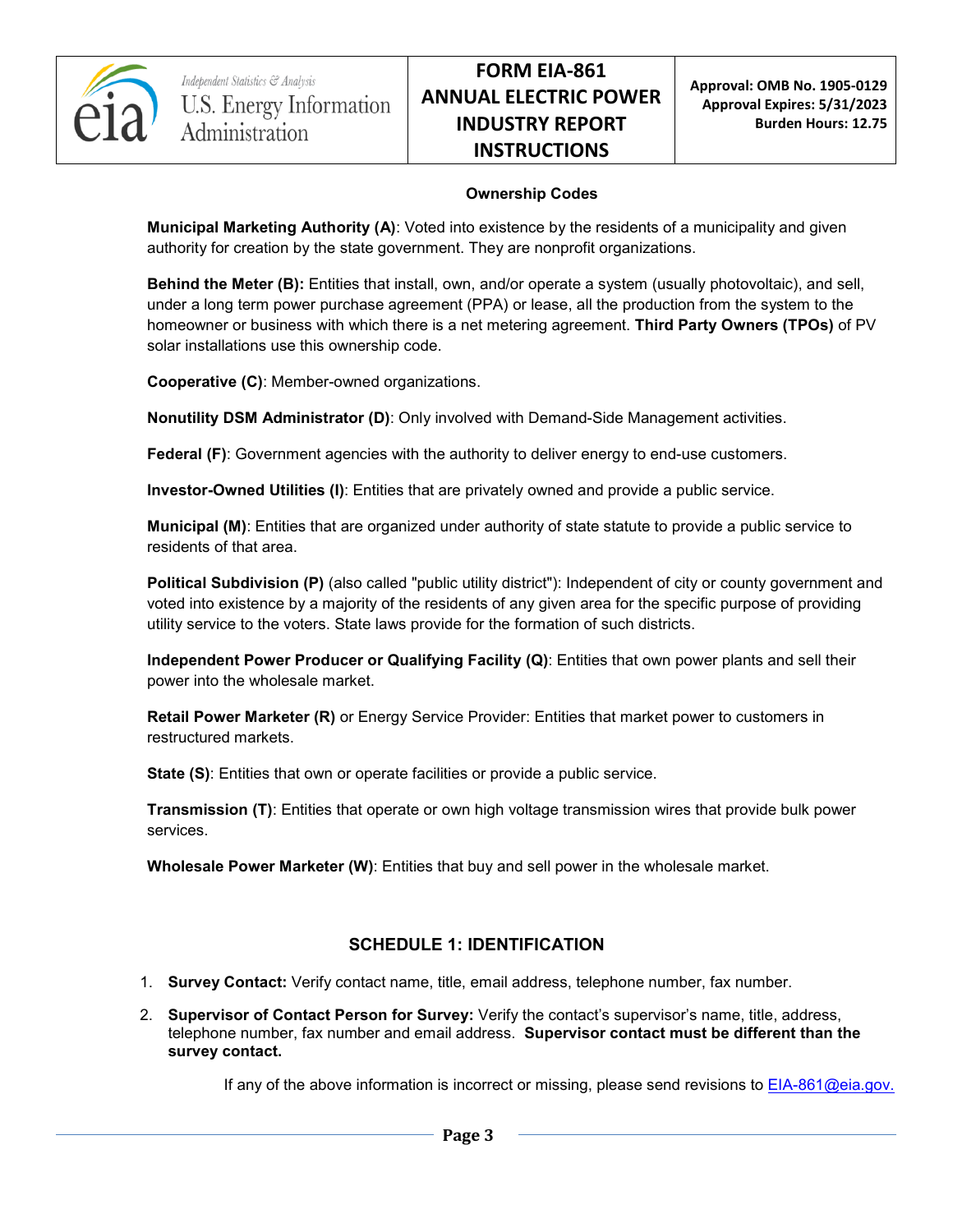

#### **Entity and Preparer Information**

- 3. **Legal Name of Entity:** Enter the legal name of the entity for which this form is being prepared.
- 4. **Current Address of Entity's Principal Business Office:** Enter the complete address, excluding the legal name, of the entity's principal business office (i.e., headquarters, main office, etc.).
- 5. **Preparer's Legal Name:** Enter the legal name of the company that prepares this form, if different from the **Legal Name of Entity**.
- 6. **Current Address of Preparer's Office:** Enter the address to which correspondence regarding this form should be mailed, if different from the **Current Address of Entity's Principal Business Office**. Include an attention line, room number, building designation, etc. to facilitate the future handling and processing of the Form EIA-861.

## **SCHEDULE 2, PART A: GENERAL INFORMATION**

1. For line 1, please check all of the Regional Entities within the North American Electric Reliability Corporation (NERC), in which your organization conducts operations.

The Regional Entities are:

- **TRE (Texas Reliability Entity [ERCOT])**
- FRCC (Florida Reliability Coordinating Council)
- **MRO (Midwest Reliability Organization)**
- NPCC (Northeast Power Coordinating Council)
- RFC (ReliabilityFirst Corporation)
- **SERC (SERC Reliability Corporation)**
- SPP (Southwest Power Pool, RE)
- WECC (Western Electricity Coordinating Council)
- 2. For line 2, select the RTO or ISO from the list:
	- California ISO
	- **Electric Reliability Council of Texas**
	- Southwest Power Pool
	- Midwest ISO
	- PJM Interconnection
	- New York ISO
	- **I** ISO New England
	- None
- 3. For line 4, **Operate Generating Plant(s)**, check 'Yes' to indicate that your organization operated at least one generating plant during the reporting period. Otherwise, check 'No.'
- 4. For line 5, **Activities**, check the appropriate activities the electric entity was engaged in during the reporting year. If your activity is not listed on line 5, include in Schedule 9. At least one activity must be provided.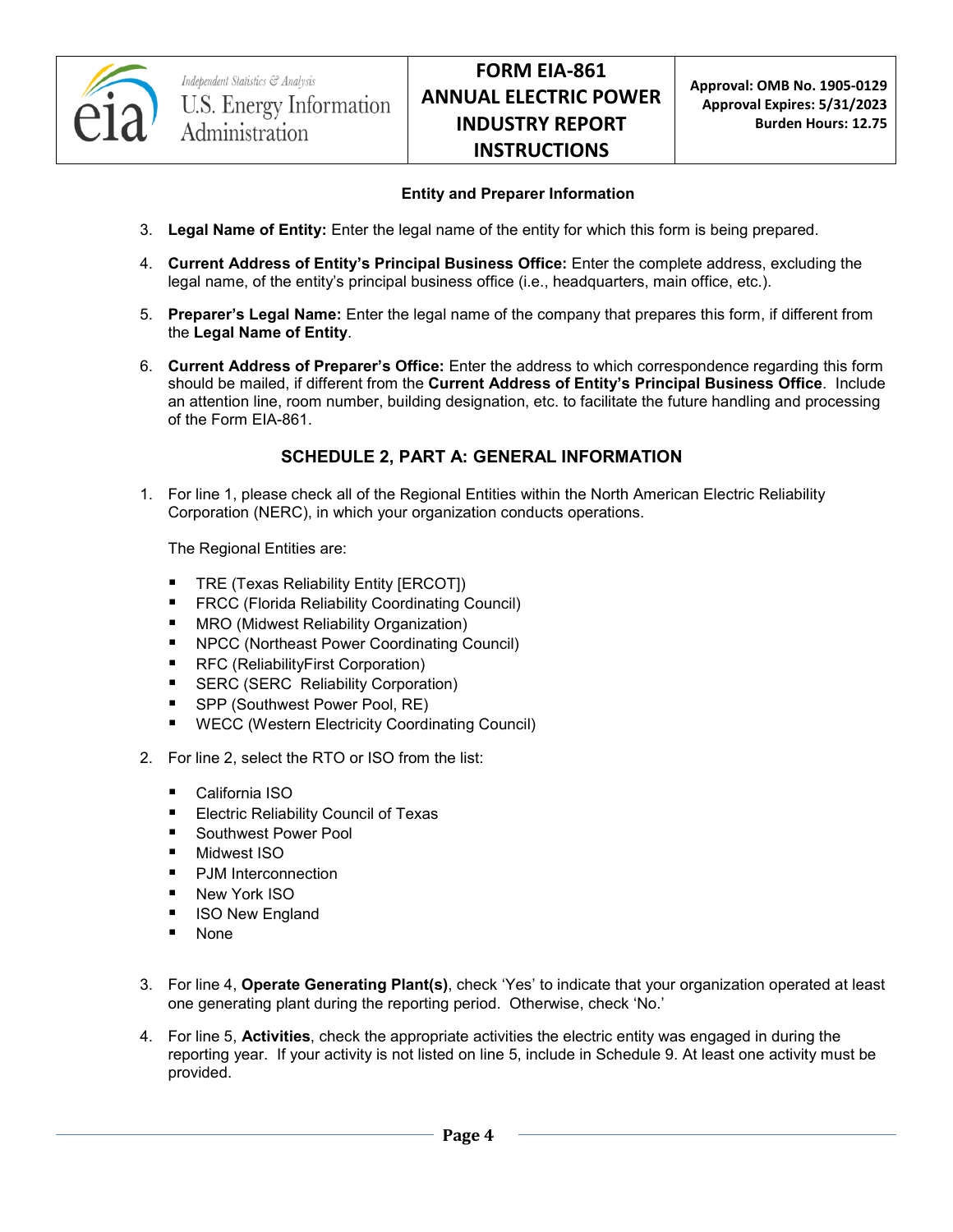

- **Generation from company owned plant.** Owned power generation.
- **Transmission.** Owned or leased transmission lines.
- **Buying transmission services on other electrical systems.** Types of services include borderline customers, transmission line rental, transmission capacity, transmission wheeling, and system operational services.
- **Distribution using owned/leased electrical wires.** Power delivery to your own end-use customers over distribution facilities.
- **Buying distribution on other electrical systems.** Types of support include customer billing, distribution system support charges for energy delivered, line maintenance, and/or equipment charges.
- **Wholesale power marketing.** Wholesale transactions with other electric utilities, purchases from power producers, and transactions to export and/or import electricity to or from Canada or Mexico. Also includes electrical sales and purchases among Federal Energy Regulatory Commission (FERC) registered power marketers and similar participation in transactions with electric utilities.
- **Retail power marketing.** Provision of electrical energy to end-use customers in areas where the customer has been given the legal right to select a power supplier other than the "traditional electric utility."
- **Combined services.** Provision of electricity in combination with gas, water, cable, Internet, and/or telephone for a single price.
- 5. For line 6, **Highest Hourly Electrical Peak System Demand (MW)**, electric utility companies should enter the maximum hourly summer load (for the months of June through September) based on net energy for the system during the reporting year. Net energy for the system is the sum of energy an electric utility needs to satisfy their service area and includes full and partial wholesale requirements customers, and the losses experienced in delivery. The maximum hourly load is determined by the interval in which the 60-minute integrated demand is the greatest. If such data are unavailable, adjust available data to approximate a 60-minute demand interval and explain the adjustment on Schedule 9 (**Footnotes)**. If adjustments cannot be made, furnish data as available and explain on Schedule 9. For winter, enter the maximum hourly winter load (for months of January through March, and the previous December) based on the net energy for the system during the reporting year. Please note: These data elements should be provided in megawatts, to the nearest tenth.
- 6. For line 7, **Alternative-Fueled Vehicles**, check 'Yes' to indicate that your company owns/operates, or plans to own and operate, alternative-fueled vehicles; otherwise check 'No.' If "Yes," provide the name, title, FAX number, telephone number, and address of a contact person. Note: For the purpose of this question, an "alternative-fueled vehicle" is either designed or manufactured by an original equipment manufacturer or is a converted vehicle designed to operate in either dual-fuel, flexible-fuel, or dedicated modes on fuels other than gasoline or diesel. This does not include a conventional vehicle that is limited to operation on blended or reformulated gasoline fuels.

## **SCHEDULE 2, PART B: ENERGY SOURCES AND DISPOSITION**

- 1. Enter the annual megawatthours (MWH) for all sources of electricity and disposition of electricity listed.
- 2. For line 1, **Net Generation**, enter the net generation (gross generation minus station use) from all respondent-owned plants. If a plant is jointly owned, enter only the reporting party's share of generation.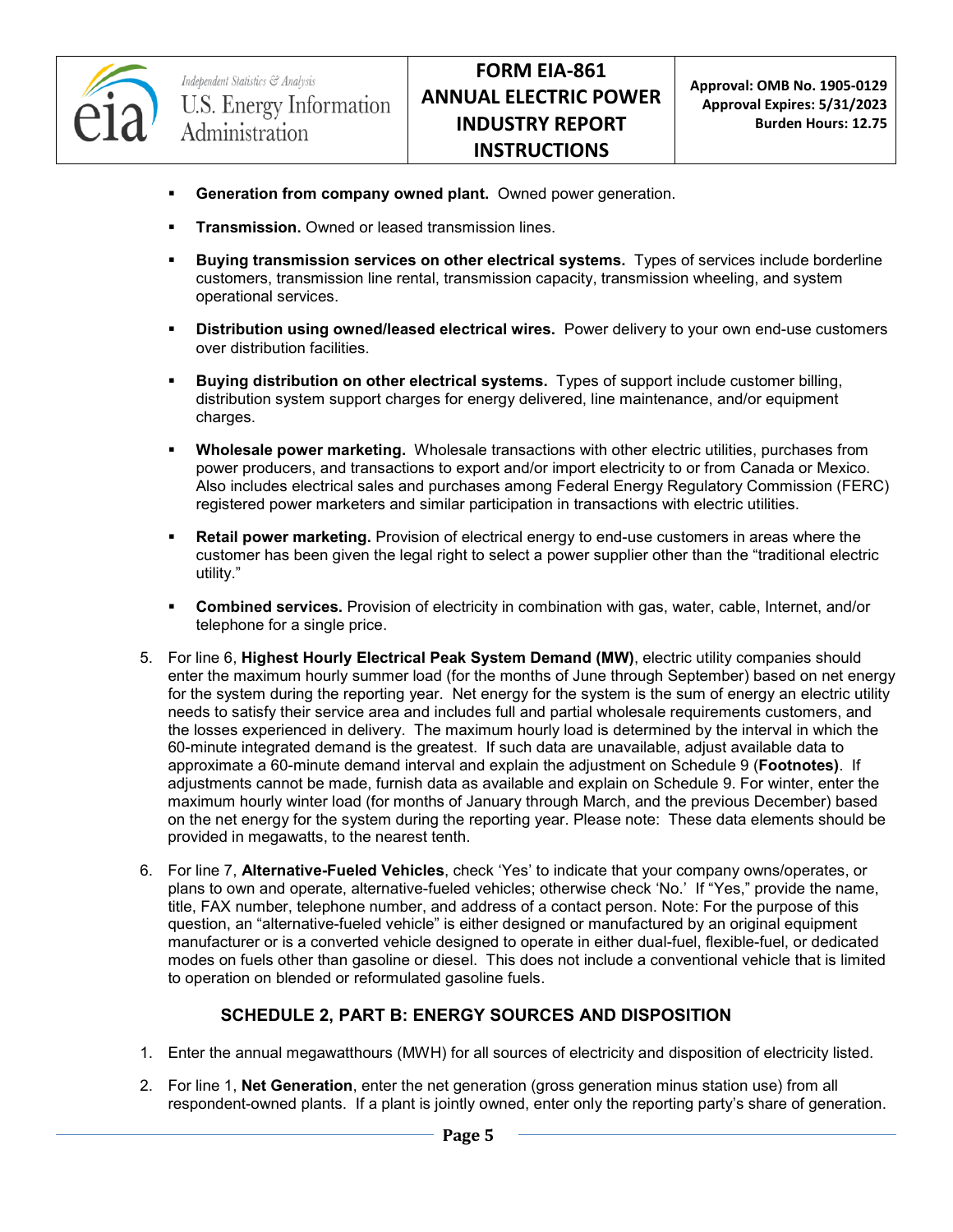

**Approval: OMB No. 1905-0129 Approval Expires: 5/31/2023 Burden Hours: 12.75**

Include generation used to replace system losses arising from wheeling transactions. Include net generation supplied as part of a tolling arrangement.

- 3. For line 2, **Purchases from Electricity Suppliers**, enter the total amount of energy purchased from electricity suppliers including: nonutility power producers and power marketers (reported separately in previous years), municipal departments and power agencies, cooperatives, investor-owned utilities, political subdivisions, state agencies and power pools, and marketing agencies of the United States Government and Canada; these agencies include Bonneville Power Administration (BPA), Southeastern Power Administration (SEPA), Southwestern Power Administration (SWPA), Western Area Power Administration (WAPA), Tennessee Valley Authority (TVA), United States Army Corps of Engineers, the United States Bureau of Reclamation, United States Bureau of Indian Affairs, International Boundary and Water Commission, Hydro-Quebec, etc. This entry includes requirements power, firm power, and all other non-firm service. Note: Please identify on Schedule 9, **Footnotes**, the portion of purchased power obtained through tolling arrangements and international purchases.
- 4. For line 3, **Exchanges Received (In)**, enter the amount of exchange energy received. Do not include power received through tolling arrangements.
- 5. For line 4, **Exchanges Delivered (Out)**, enter the amount of exchange energy delivered. Do not include power delivered as part of a tolling arrangement.
- 6. For line 5, **Exchanges (Net)**, enter the net amount of energy exchanged. Net exchange is the difference between the amount of exchange received and the amount of exchange delivered (lines 3 and4). This entry should not include wholesale energy purchased from or sold to regulated companies or unregulated companies for other systems.
- 7. For line 6, **Wheeled Received (In)**, enter the total amount of energy entering your system from other systems for transmission through your system (wheeling) for delivery to other systems. Do not report as Wheeled Received, energy purchased or exchanged for consumption within your system, which was wheeled to you by others.
- 8. For line 7, **Wheeled Delivered (Out)**, enter the total amount of energy leaving your system that was transmitted through your system for delivery to other systems. If Wheeling Delivered is not precisely known, please estimate based on your system's known percentage of losses for wheeling transactions.
- 9. For line 8, **Wheeled (Net)**, enter the difference between the amount of energy entering your system for transmission through your system and the amount of energy leaving your system (line 6 minus line 7). Wheeled net represents the energy losses on your system associated with the wheeling of energy for other systems.
- 10. For line 9, **Transmission by Others, Losses**, enter the amount of energy losses associated with the wheeling of electricity provided to your system by other utilities. Transmission by Others, Losses should always be expressed as a **negative** value.
- 11. For line 11**, Sales to Ultimate Customers**, enter the amount of electricity sold to customers purchasing electricity for their own use and not for resale. This entry should correspond to the revenue from sales to ultimate customers reported on Schedule 2 Part C, line 1, and should be equal to the total megawatthours reported on Schedule 4, Parts A, B and D, when summed for all reported states.
- 12. For line 12, **Sales for Resale**, enter the amount of electricity sold for resale purposes. This entry should include sales for resale to power marketers (reported separately in previous years), full and partial requirements customers, firm power customers, and non-firm customers. This entry should also correspond to the revenue from sales for resale reported in Schedule 2 Part C, line 3. Note: Please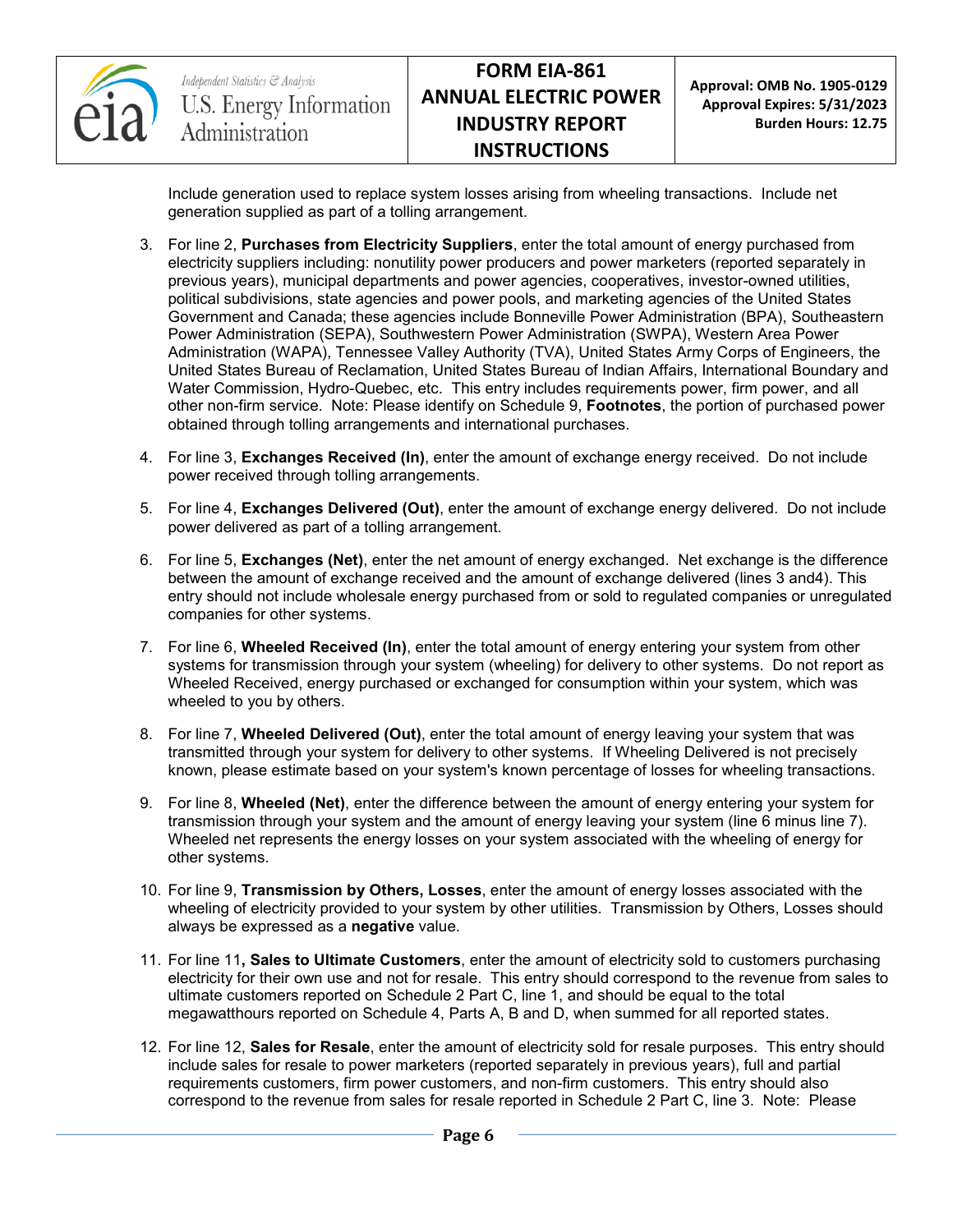

identify on Schedule 9, the portion of sales for resale power sold through tolling arrangements and any international sales.

- 13. For line 13, **Energy Furnished without Charge**, enter the amount of electricity furnished by the electric utility without charge, such as to a municipality under a franchise agreement or for public street and highway lighting. This entry does not include data entered in line 14.
- 14. For line 14, **Energy Consumed by Respondent without Charge**, enter the amount of electricity used by the electric utility in its electric and other departments without charge. This entry does not include data entered in line 13.
- 15. For line 15, **Total Energy Losses**, enter the total amount of electricity lost from transmission, distribution, and/or unaccounted for. This is the difference between line 10, "**Total Sources**," and the sum of lines 11, 12, 13, and 14. Total Energy Losses should always be expressed as a positive value.

# **SCHEDULE 2, PART C: ELECTRIC OPERATING REVENUE**

- 1. All electric operating revenue data should be rounded to the nearest tenth and reported in thousand dollars; for example, revenue of \$8,461,688.42 should be reported as 8,461.7 (thousand dollars).
- 2. For line 1, **Electric Operating Revenue from Sales to Ultimate Customers**, enter the amount of revenue from sales of electricity to those customers purchasing electricity for their own use and not for resale. Revenue reported on Schedule 4C, for delivery service (and all other charges) should **not** be reported on Schedule 2C, line 1, but should be reported in Schedule 2C, line 2, **Revenue from Unbundled (Delivery) Customers**. Revenue entered on line 1 is gross revenue and includes the revenue from state and local income taxes, energy or demand charges, customer service charges, environmental surcharges, franchise fees, fuel adjustments and other miscellaneous charges applied to end-use customers during normal billing operations. Revenue entered on line 1should not include deferred charges, credits, or other adjustments, such as fuel or revenue from purchased power, from previous reporting periods which are included in Schedule 2C, line 4, **Electric Credits/ Other Adjustments**. Revenue entered on line 1 should correspond to electricity sales reported in Schedule 2B, line 11. (Revenue entered on line 1 should also be the same total revenue reported on Schedule 4, column e (**Total**) for Parts A, B, and D, when summed for all reported states). Revenue entered on line 1 should include all unbilled revenue resulting from power sold during the reporting period.
- 3. For line 2**, Revenue from Unbundled (Delivery) Customers**, enter the amount of revenue from unbundled customers who purchase their electricity from a supplier other than the electric utility that distributes power to their premises. This electric operating revenue does not include the charges for electric energy but does include the revenue required to cover power delivery. Revenue entered on line 2 should be the same total revenue reported on Schedule 4C, column e, when summed for all states.
- 4. For line 3, **Electric Operating Revenue from Sales for Resale**, enter the amount of revenue from sales of electricity sold for resale purposes. This entry should include revenue from sales for resale to wholesale or retail power marketers, full and partial requirements customers (firm), and to no requirements (non-firm) customers. This entry should also correspond to the sales for resale reported in Schedule 2B, line 12.
- 5. For line 4, **Electric Credits/Other Adjustments**, enter the amount of deferred revenue, which corresponds to Account 449.1 of the Uniform System of Accounts including revenue not applied to enduse or resale customers during the normal billing cycle. Funds included in this entry consist of refunds to customers resulting from rate commission rulings delayed beyond the reporting year in which the funds were originally collected. Also, include revenue distributions to customers from rate stabilization funds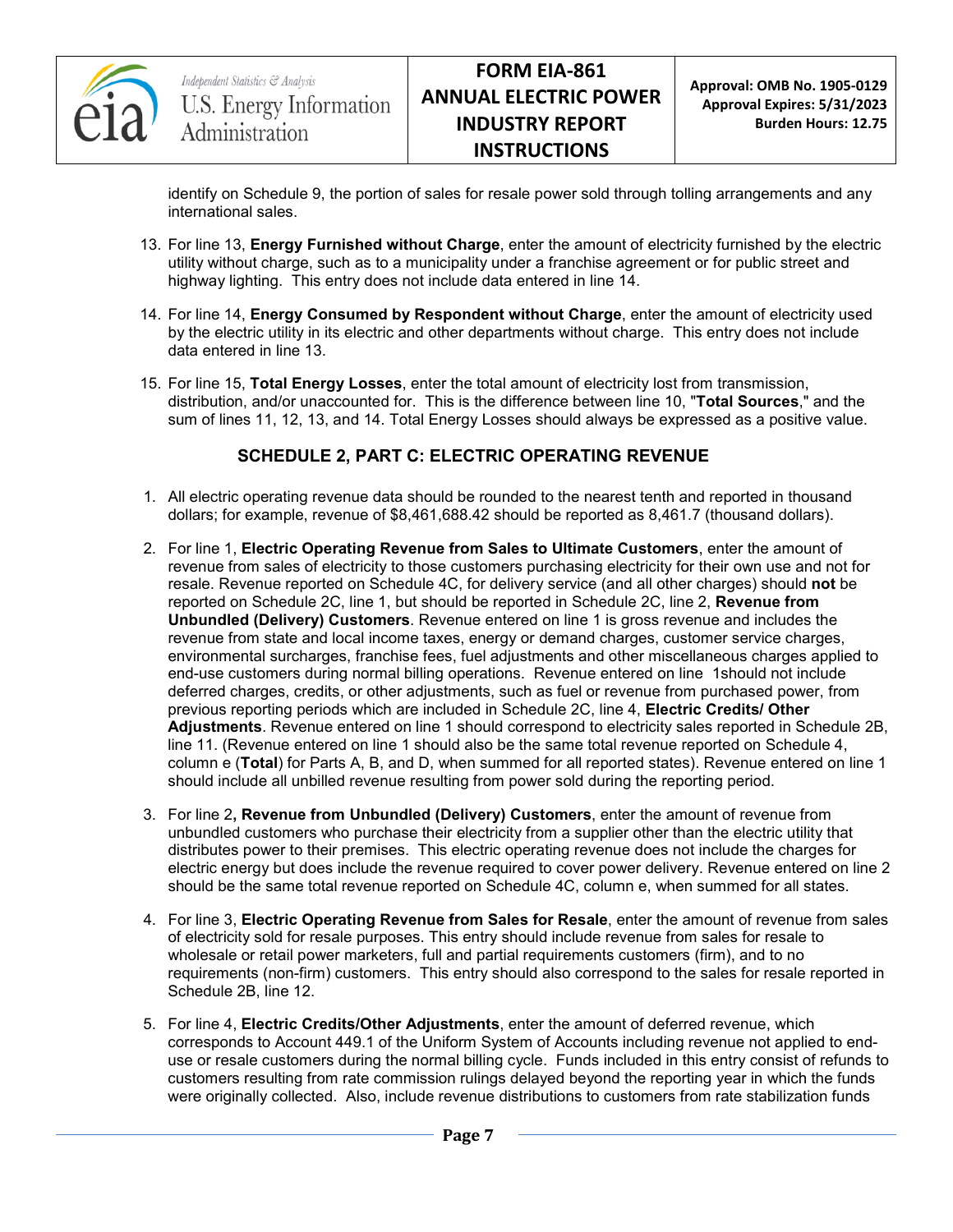

where the distribution occurred during the current reporting year but the funds were collected during previous reporting years.

- 6. For line 5, **Revenue from Transmission,** enter the amount of revenue derived from the transmission of electricity for others (wheeling).
- 7. For line 6, **Other Electric Operating Revenue**, enter the amount of revenue received from electric activities other than selling electricity. This may include revenue from selling or servicing electric appliances, revenue from the sale of water and water power for irrigation, domestic, industrial or hydroelectric operations, revenue from electric plants leased to others, revenue from the sale of steam, but not including sales made by a steam heating department or transfers of steam under joint facility operations, revenue from interdepartmental rents or sale of electric property, revenue from late fees, penalties or reconnections, and revenue from interest.

# **SCHEDULE 3, Part A: DISTRIBUTION SYSTEM INFORMATION**

For purposes of this schedule, a distribution circuit is any circuit with a voltage of 35kV or below that serves end use customers directly or through step-down transformers or substations. Circuits that are operated in a closed-looped manner, i.e. not operated radially, are called 'networked'. Networks serve key downtown or metropolitan customers. Networks also provide sub-transmission supply to other distribution circuits through step-down transformers or substations. During outages to one or more network circuits, the customers are automatically served by other network circuits with no interruption. For network primary systems, the circuit count includes all circuits that supply the network. Where a circuit with a voltage of 35 kV or below is a source for lower voltage circuits through step-down transformers or substations, the circuits at the higher voltage and the lower voltage are included in the circuit count. Report this schedule if you own distribution lines.

Volt/VAR Optimization (VVO) is a process used by electric distribution companies to actively manage voltage levels and reactive power on distribution circuits in order to reduce energy losses and improve reliability and power quality. VVO is typically achieved through the use of real-time information and controls that activate capacitor banks, voltage regulators, and transformer load tap changers - and in some cases, distributed generation to adjust voltage and VAR levels on the primary and secondary distribution circuits.

- 1. On line 1 enter the Total Number of Distribution Circuits.
- 2. On line 2 enter the Total Number of Distribution Circuits that employ voltage/VAR optimization (VVO).

## **SCHEDULE 3, Part B: DISTRIBUTION SYSTEM RELIABILITY INFORMATION - IEEE**

If your entity calculates system average interruption duration index (SAIDI) and system average interruption frequency index (SAIFI) and determines Major Event Days in accordance with the IEEE 1366-2003 or IEEE 1366-2012 standard, answer 'yes' to questions 1 and 2 and complete Part B. If your entity calculates SAIDI and SAIFI via another method answer 'yes' to question 1 and no to question 2 then skip Part B and complete Part C. If your entity does not calculate SAIDI and SAIFI answer 'no' to question 1 and go to Schedule 4A. For lines 3 through 6 complete all that you calculate; for example, if you only calculate SAIDI and SAIFI without Major Event Days included, complete the area under the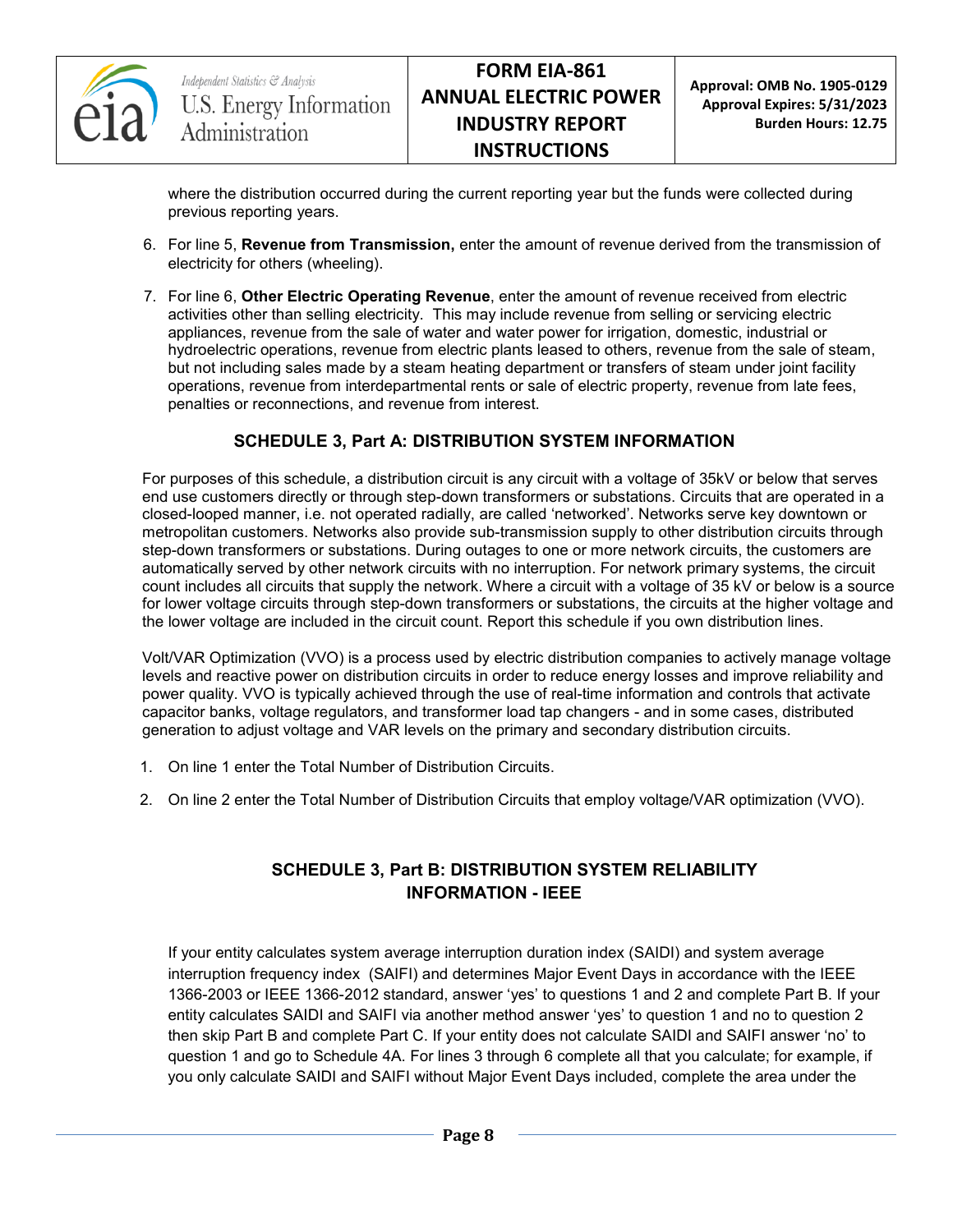

**Approval: OMB No. 1905-0129 Approval Expires: 5/31/2023 Burden Hours: 12.75**

subtitle "Excluding Major Events" and do not complete the area under the subtitle "Including Major Events".

- 1. The **system average interruption frequency index, or SAIFI**, indicates how often the average customer experiences a sustained interruption (of over 5 minutes) over a predefined period of time. In this schedule report annual SAIFI, or the SAIFI resulting from all interruptions in the reporting year. SAIFI is calculated as the sum over the year of total number of customers that experienced an interruption of more than 5 minutes, divided by the total number of customers.
- 2. SAIFI = [Sum of total number of customers interrupted over the year] / [Total number of customers served]
- 3. The **system average interruption duration index, or SAIDI**, indicates the total duration of interruption for the average customer over a predefined period of time. In this schedule report annual SAIDI, or the SAIDI resulting from all interruptions in the reporting year. SAIDI is calculated as the sum over the year of all customers interrupted for more than 5 minutes times the number of minutes they experienced an interruption, divided by total number of customers.
- 4. SAIDI = [Sum of customer minutes interrupted over the year] / [Total number of customers served]
- 5. On lines 3 through 6 report the values that you calculate.
	- a. Report the Annual Distribution SAIDI Including Major Event Days on line 3,
	- b. Report the Annual Distribution SAIDI Excluding Major Event Days on line 3,
	- c. Report both the Annual Distribution SAIDI Including Major Event Days excluding events where the reliability event was initiated from loss of supply (e.g. resulted from an event on the distribution system, not from the high-voltage system) the Annual Distribution SAIDI Excluding Major Event Days excluding events where the reliability event was initiated from loss of supply on line 4.
	- d. Report the Annual Distribution SAIFI Including Major Event Days on line 5,
	- e. Report the Annual Distribution SAIFI Excluding t Major Event Days on line 5,
	- f. Report both the Annual Distribution SAIFI Including and Excluding Major Event Days excluding events where the reliability event was initiated from loss of supply on line 6.
- 6. On line 7, enter the **Total number of customers used to calculate SAIDI and SAIFI**, as reported on this schedule. A customer is defined as a metered electrical service point for which an active bill account is established at a specific location (e.g., premise). *(IEEE 1366-2003 pg. 2)*
- 7. On line 8, **indicate the voltage at which you distinguish the distribution system from the supply system**.
- 8. On line 9, indicate whether your company has an outage management system that detects loss of load or customer outages. Answer "yes", even if you also receive outage information manually via other methods.

## **SCHEDULE 3, PART C: DISTRIBUTION SYSTEM RELIABILITY**

#### **INFORMATION – OTHER**

#### **SAIDI and SAIFI calculations via other methods, calculated by state**

1. On lines 10 through 11 report the values that you calculate.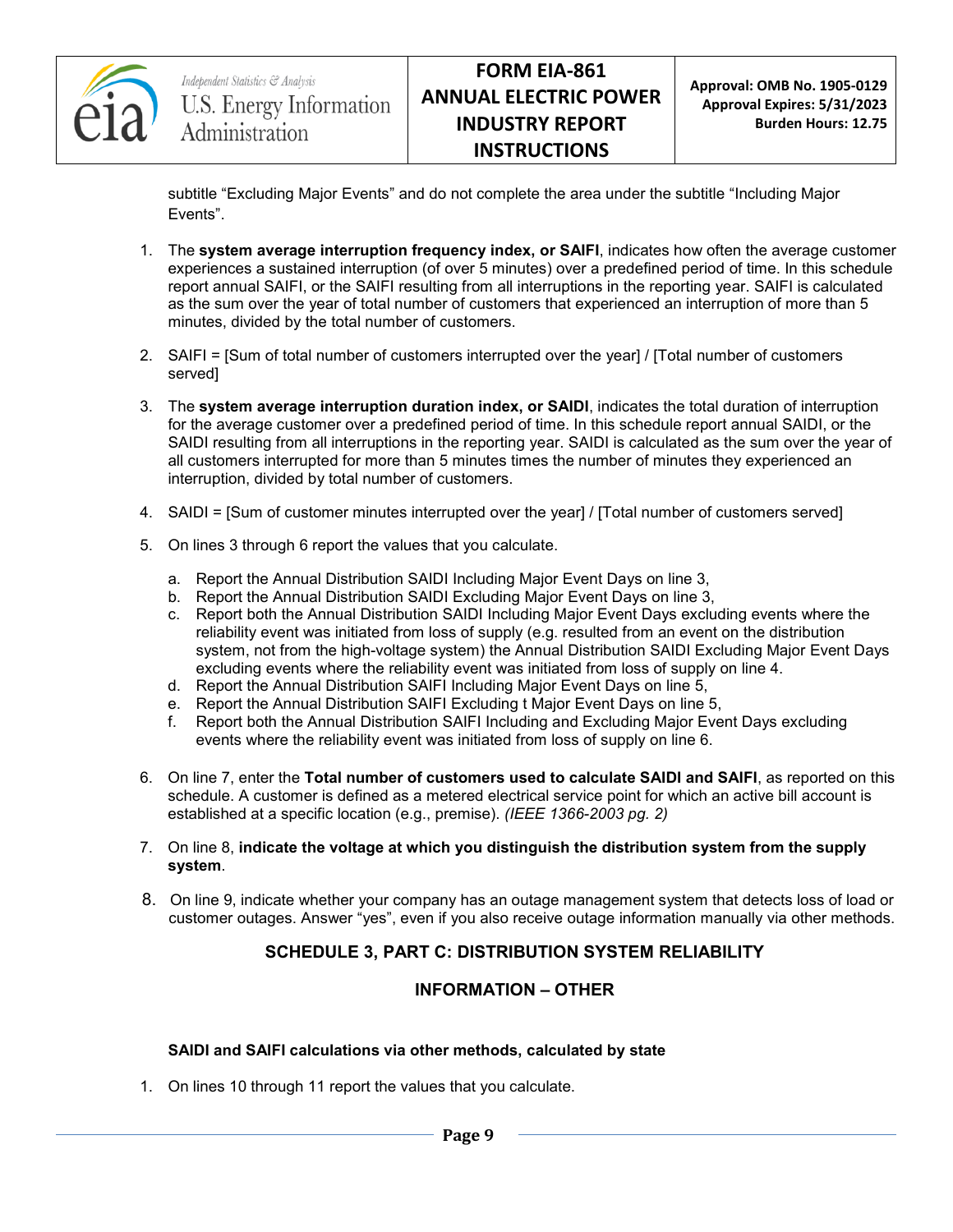

Independent Statistics & Analysis U.S. Energy Information Administration

- a. Report the Annual Distribution SAIDI Including major events on line 10,
- b. Report the Annual Distribution SAIDI Excluding major events on line 10,
- c. Report the Annual Distribution SAIFI Including major events on line 11,
- d. Report the Annual Distribution SAIFI Excluding major events on line 11.
- 2. On line 12, enter the total number of customers used to calculate SAIDI and SAIFI, as reported on this schedule.
- 3. On lines 13, indicate whether your utility includes inactive accounts in its definition of customers used to determine SAIDI and SAIFI.
- 4. On line 14, indicate how your utility defines momentary outages, i.e., less than how many minutes. Outages can be classified as either momentary or sustained. Momentary outages are not included in determining SAIDI and SAIFI.
- 5. On line 15, report the voltage that you use to distinguish the distribution system from the supply system.
- **6.** On line 16, indicate whether your company has an outage management system that detects loss of load or customer outages. Answer "yes", even if you also receive outage information manually via other methods.

#### **SCHEDULE 4, PART A: SALES TO ULTIMATE CUSTOMERS. FULL SERVICE – ENERGY AND DELIVERY SERVICE (BUNDLED)**

The table below should be used as a guide for the classification of your end-use customers; pay close attention to how your consumers should be organized based on our four Sectors: Residential, Commercial, Industrial, and Transportation. Please note that data for the Transportation Sector (see definitions) has replaced the "Other" Sector on all parts of Schedule 4. Non-Transportation customers previously reported under "Other," including street and highway lighting, should now be included in the Commercial Sector. Irrigation customers should be reported in the Industrial Sector.

Enter the reporting year revenue (thousands of dollars, to the nearest tenth), megawatthours, and number of customers for sales of electricity to ultimate customers by state, balancing authority, and customer class category for whom your company provides both energy and delivery service. Power marketers providing both energy and delivery service should report on Part D. Note: For sales to customer groups using brokers or aggregators, continue to count each customer separately. For instance, count a group of franchised commercial establishments aggregated through a single broker as separate customers (as reported in prior years). Using the drop down menus, enter the 2-letter U.S. Postal Service abbreviation for the state and the balancing authority in which the electric sales occurred. Select the check box to indicate whether your rates are decoupled. If you select 'Yes," indicate whether the revenue adjustment is automatic or requires a rate making proceeding. Entities completing this Schedule are also required to complete Schedule 6 Part D, Advanced Metering and Customer Communications.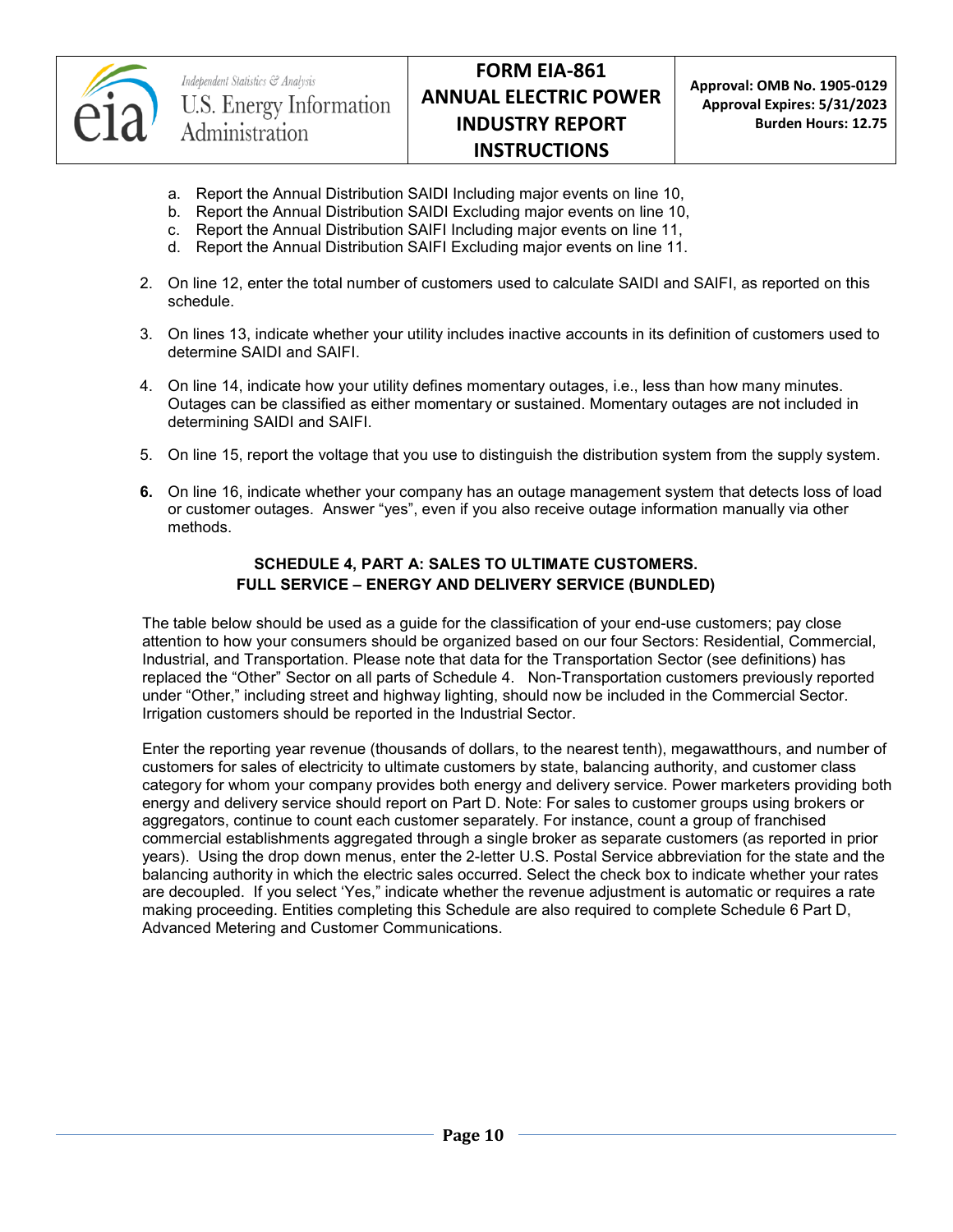

| The residential sector includes private<br>households and apartment buildings<br>where energy is consumed primarily for:<br>space heating<br>$\bullet$<br>water heating<br>$\bullet$<br>air conditioning<br>$\bullet$<br>lighting<br>$\bullet$<br>refrigeration<br>$\bullet$<br>cooking<br>clothes drying | The commercial sector includes<br>nonmanufacturing business<br>establishments such as:<br>hotels<br>$\bullet$<br>motels,<br>$\bullet$<br>restaurants<br>$\bullet$<br>wholesale businesses<br>retail stores<br>health, social, and educational<br>institutions<br>public street and highway<br>$\bullet$<br>lighting<br>municipalities<br>$\bullet$<br>divisions or agencies of states<br>$\bullet$<br>and federal governments under<br>special contracts or agreements,<br>and other utility departments, as<br>defined by the pertinent<br>regulatory agency and/or electric<br>utility |
|-----------------------------------------------------------------------------------------------------------------------------------------------------------------------------------------------------------------------------------------------------------------------------------------------------------|------------------------------------------------------------------------------------------------------------------------------------------------------------------------------------------------------------------------------------------------------------------------------------------------------------------------------------------------------------------------------------------------------------------------------------------------------------------------------------------------------------------------------------------------------------------------------------------|
| The industrial sector includes:<br>manufacturing<br>$\bullet$<br>construction<br>$\bullet$<br>mining<br>agriculture (irrigation),<br>fishing<br>forestry establishments                                                                                                                                   | The transportation sector includes:<br>railroads and railways (The fuel<br>$\bullet$<br>source of propulsion must be<br>electrical like a metro system<br>which exists in large cities.<br>Please count number of systems<br>not meters.)                                                                                                                                                                                                                                                                                                                                                |

# **SCHEDULE 4, PART B: SALES TO ULTIMATE CUSTOMERS ENERGY–ONLY SERVICE (WITHOUT DELIVERY SERVICE)**

**Page 11**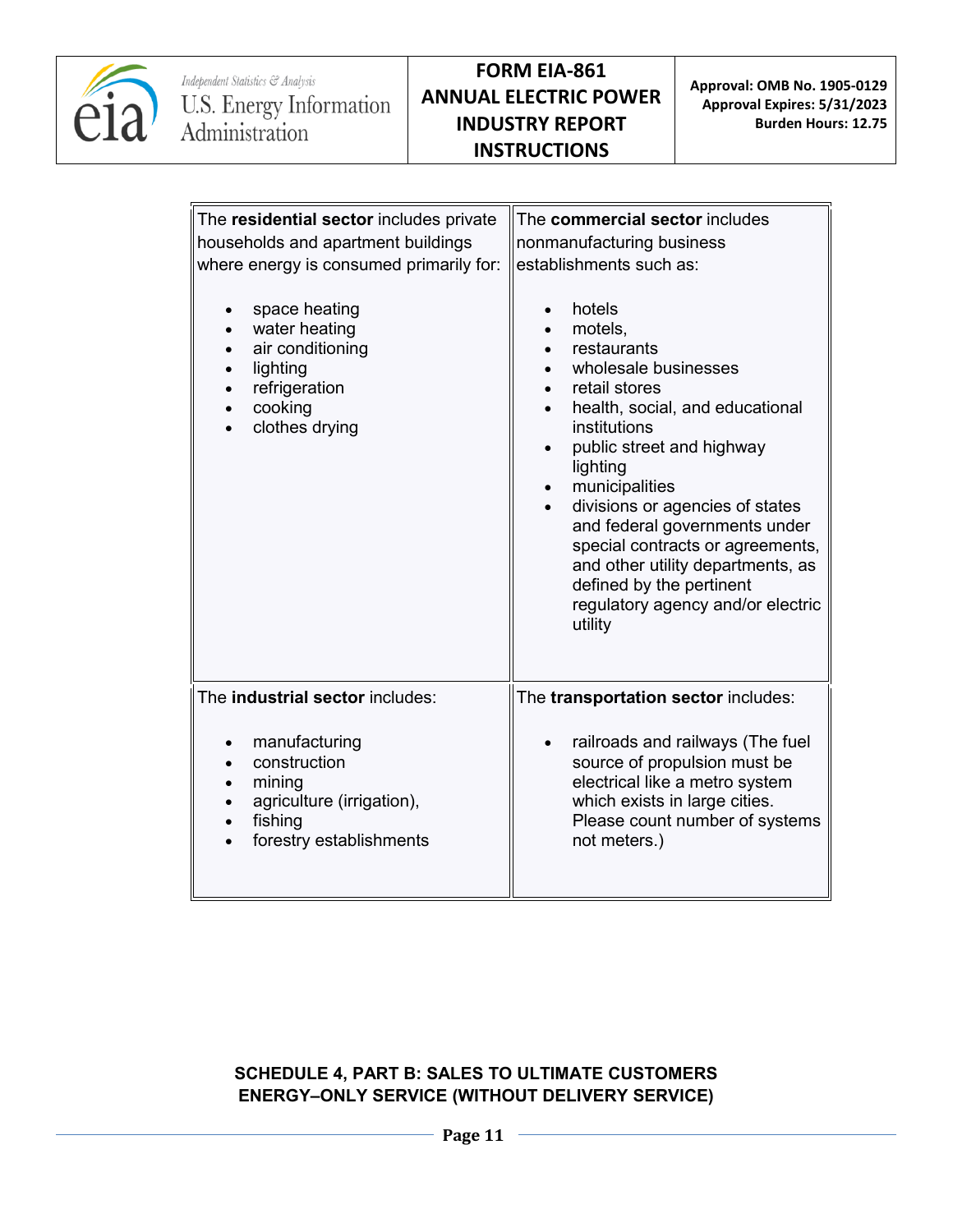

**Approval: OMB No. 1905-0129 Approval Expires: 5/31/2023 Burden Hours: 12.75**

Enter the reporting year revenue (thousands of dollars, to the nearest tenth), megawatthours, and number of customers for sales of electricity to ultimate customers by state, by balancing authority, and customer class category for which your company provides only the energy consumed, where another electric utility provides delivery services, including, for example, billing, administrative support, and line maintenance.

## **SCHEDULE 4, PART C: SALES TO ULTIMATE CUSTOMERS DELIVERY–ONLY SERVICE (AND ALL OTHER CHARGES)**

Enter the reporting year revenue (thousand dollars, to the nearest tenth), megawatthours delivered, and number of customers for sales of electricity to ultimate customers in your service territory by state by balancing authority and customer class category for which your company provides only billing and related energy delivery services, where another company supplies the energy. Entities completing this Schedule are also required to complete Schedule 6 Part D, Advanced Metering and Customer Communications.

# **SCHEDULE 4, PART D: SALES TO ULTIMATE CUSTOMERS. BUNDLED SERVICE (ENERGY SERVICE PROVIDERS AND POWER MARKETERS)**

Note: typically, the only entities that report on Schedule D are Texas Energy Service Providers. Any other entity that believes it should report on Schedule D should first [contact EIA.](mailto:EIA-861@eia.gov)

Enter the reporting period revenue (thousands of dollars, to the nearest tenth), megawatthours, and number of customers for sales of electricity to ultimate customers by state, by balancing authority, and customer class category for whom your company provided both energy and delivery service. For public street and highway lighting, count all poles in a community as one customer. Note: For sales to customer groups using brokers or aggregators, continue to count each customer separately. For instance, count a group of franchised commercial establishments aggregated through a single broker as separate customers (as reported in prior years). Enter the two-letter U.S. Postal Service abbreviation (if not preprinted) for the state in which the electric sales occur. (Note: Texas Energy Service Providers (ESPs) should include delivery revenues.)

# **Common Instructions: SCHEDULE 4. PARTS A, B, C, AND D**

1. For the on-line form, when adding a new state and/or balancing authority, the state **must** be entered first, from the drop down menu and then the balancing authority must also be selected from the drop down menu. All new states or balancing authorities must be added to Schedule 4 before they can be added to a subsequent schedule.

2. For column a, **Residential,** enter the revenue, megawatthours, and number of customers for electric energy supplied for residential (household) purposes. For the residential class, do not duplicate the customer accounts due to multiple metering for special services (e.g., water heating, etc.).

3. For column b, **Commercial**, enter the revenue, megawatthours, and number of customers for electric energy supplied for commercial purposes.

4. For column c, **Industrial**, enter the revenue, megawatthours, and number of customers for electric energy supplied for industrial purposes.

5. For column d, **Transportation**, enter the revenue, megawatthours, and number of customers for electric energy supplied for transportation purposes.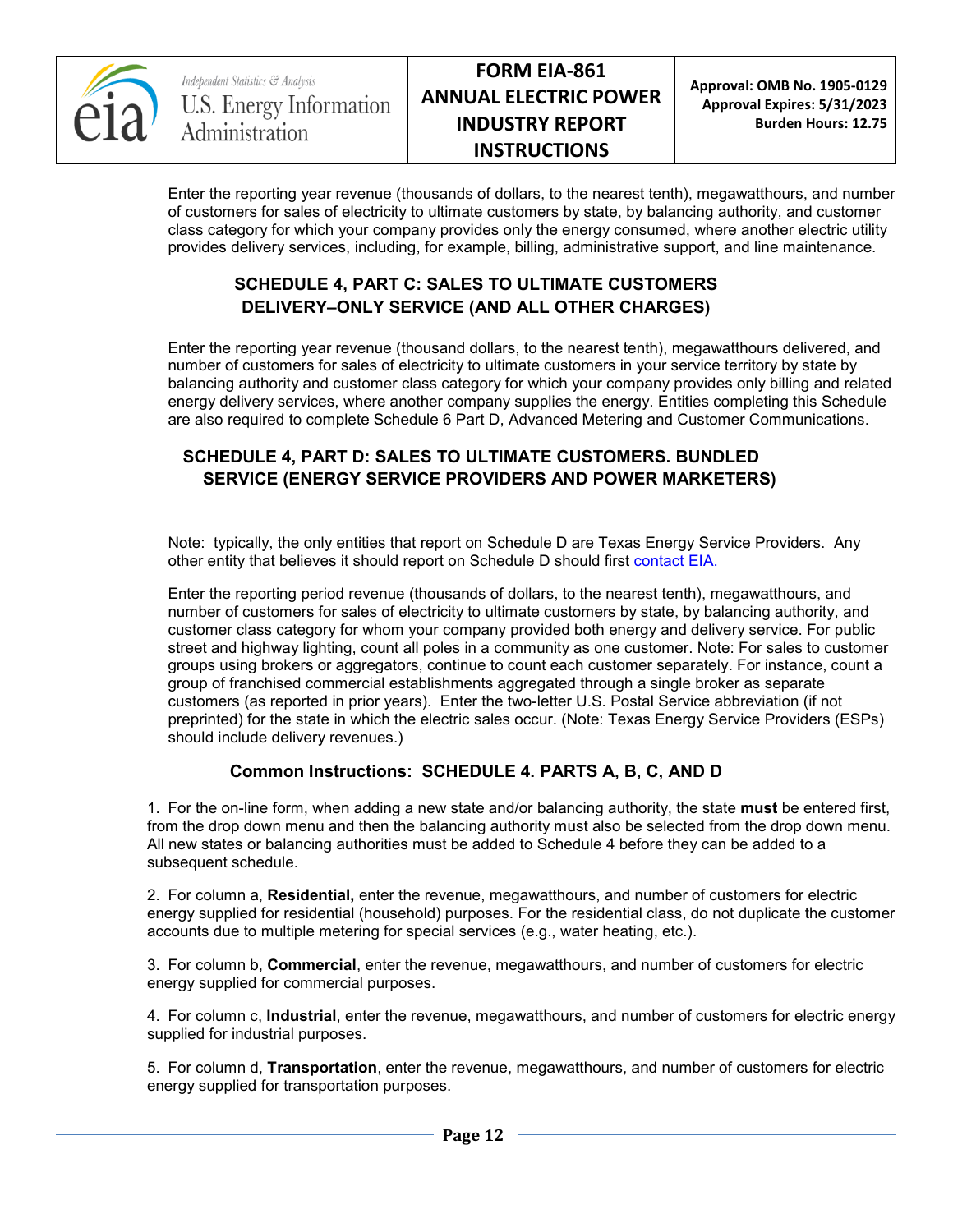

#### **SCHEDULE 5: MERGERS AND/OR ACQUISITIONS**

If a merger or acquisition has occurred during the reporting period, report those newly-acquired corporate entities whose operations are now included in this report.

#### **SCHEDULE 6: DEMAND-SIDE MANAGEMENT AND SMART GRID INFORMATION**

Demand-side management (DSM) programs, both energy efficiency programs and demand response programs, are designed to modify patterns of electricity usage, including the timing and level of electricity demand. Schedule 6 is divided into four parts:

- Part A, Energy Efficiency Programs,
- Part B, Demand Response Programs,
- Part C, Dynamic Pricing Programs,
- **Part D, Advanced Metering and Customer Communications**

#### **SCHEDULE 6, Part A: Energy Efficiency Programs**

The reporting entity depends on who has oversight and decision-making authority over the program:

**You should report** for programs your company administers or if your company contracts another company to provide DSM to your customers and your company is responsible for decision making relative to that program.

**You should not report** for programs that are run by another entity (nonutility DSM Administrator; see further discussion immediately below) that is typically selected by an authority that provides oversight to the program. The nonutility DSM Program Administrator will provide the results of the program in this section, and your company should not do so, except as noted below:

**Nonutility DSM Administrators**: These are entities selected by a government organization to contract for and administer energy efficiency portfolios within a specific geographic region and or market. Administrators are typically selected by a public service commission or a non-profit or state government agency as determined by legislation.

EIA currently collects these data from the following program administrators:

- Sustainable Energy Trust Fund (DC)
- Efficiency Maine Trust
- Energy Trust of Oregon
- Focus on Energy (Wisconsin)
- **NYSERDA**
- Cape Light Compact
- Hawaii Energy Efficiency Program
- **Delaware Sustainable Energy Utility**
- NJ Clean Energy Program
- Vermont Energy Investment Corporation

If your nonutility DSM Administrator is listed above, you do not report in Schedule 6A. **If your Nonutility DSM Administrator is not listed above, you will have to report new energy efficiency activities for your customers, in Schedule 6A.** If you have a nonutility DSM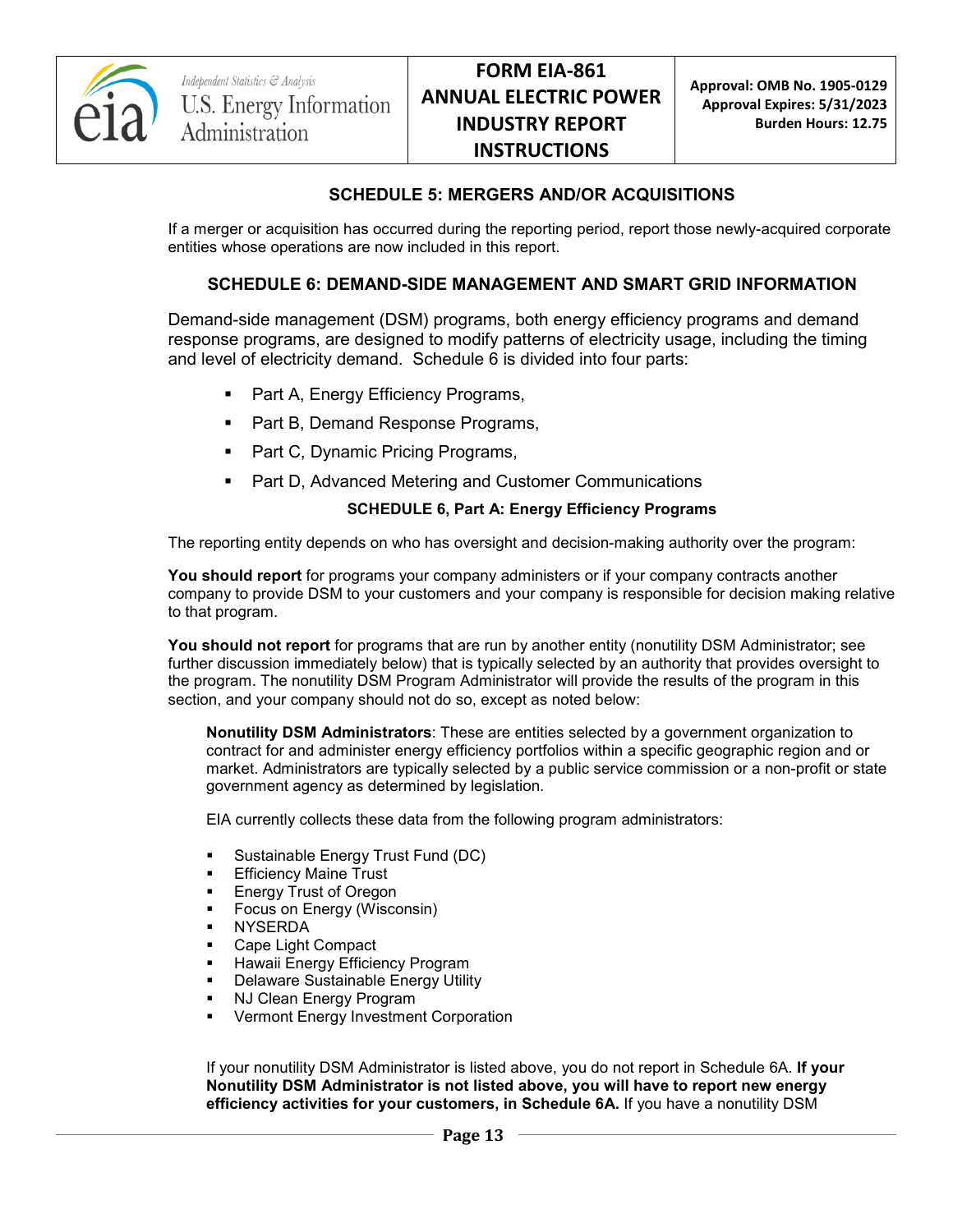

**Approval: OMB No. 1905-0129 Approval Expires: 5/31/2023 Burden Hours: 12.75**

Administrator not listed above, you may request that they be added for the next reporting year by entering that request in the comment section of the form. If your nonutility DSM administrator reports for you indicate your DSM administrator by selecting them from the drop down list on question?

**If you are a Nonutility DSM Administrator listed above**, please provide a list of electric utilities for whom you provide DSM products and services, either as an attachment to this form or if submitting electronically, in the comment section.

The DSM information **should**:

- 1) Reflect only new reporting year activities that are undertaken specifically in response to company-administered programs, including activities implemented by third parties under contract to the company;
- 2) Account for the complete range of DSM programs, including energy efficiency and demand response; and
- 3) Represent the energy and demand savings at the **customer meter** (i.e., transmission and distribution or reserve requirement savings should be excluded). Also, energy and demand savings should be reported as adjusted gross savings. **Adjusted Gross Savings** is the change in energy consumption and or demand that results directly from program-related actions taken by participants in an efficiency program regardless of why they participated. The effects that building demolition, equipment degradation, and program attrition can have on the life and savings of the efficiency measure can be included to the extent that they are easily estimated from prior similar programs or experience.

The DSM information **should exclude**, to the extent possible, energy and demand savings that are not attributable to DSM program activities. Non-program related effects include changes in energy and demand attributable to:

- 1) Government-mandated energy-efficiency standards that legislate improvements in building and appliance energy usage;
- 2) Natural operations of the marketplace (e.g., reductions in customer energy usage due to higher prices); and,
- 3) Weather and business-cycle fluctuations.

Power supply cooperatives, municipal joint action agencies, and Federal Power Marketing Administrations should coordinate the reporting of DSM information with their power purchasing utilities to avoid double counting the effects and costs of DSM programs. Distribution companies should weigh the benefits of taking credit for their programs by reporting this information under their utility identification versus the convenience of having their program directors report this information in aggregate. EIA would prefer the distribution company to report the data whenever possible.

Energy efficiency measures consist of installations of more efficient devices or implementing more efficient processes that exceed current standards. An energy efficiency resource must achieve a long term continuous reduction in demand for electricity and be available without a requirement of notice or dispatch from the grid operator.

Examples are replacing light bulbs with more efficient technology or replacing older HVAC systems with high efficiency systems that exceed current codes and standards.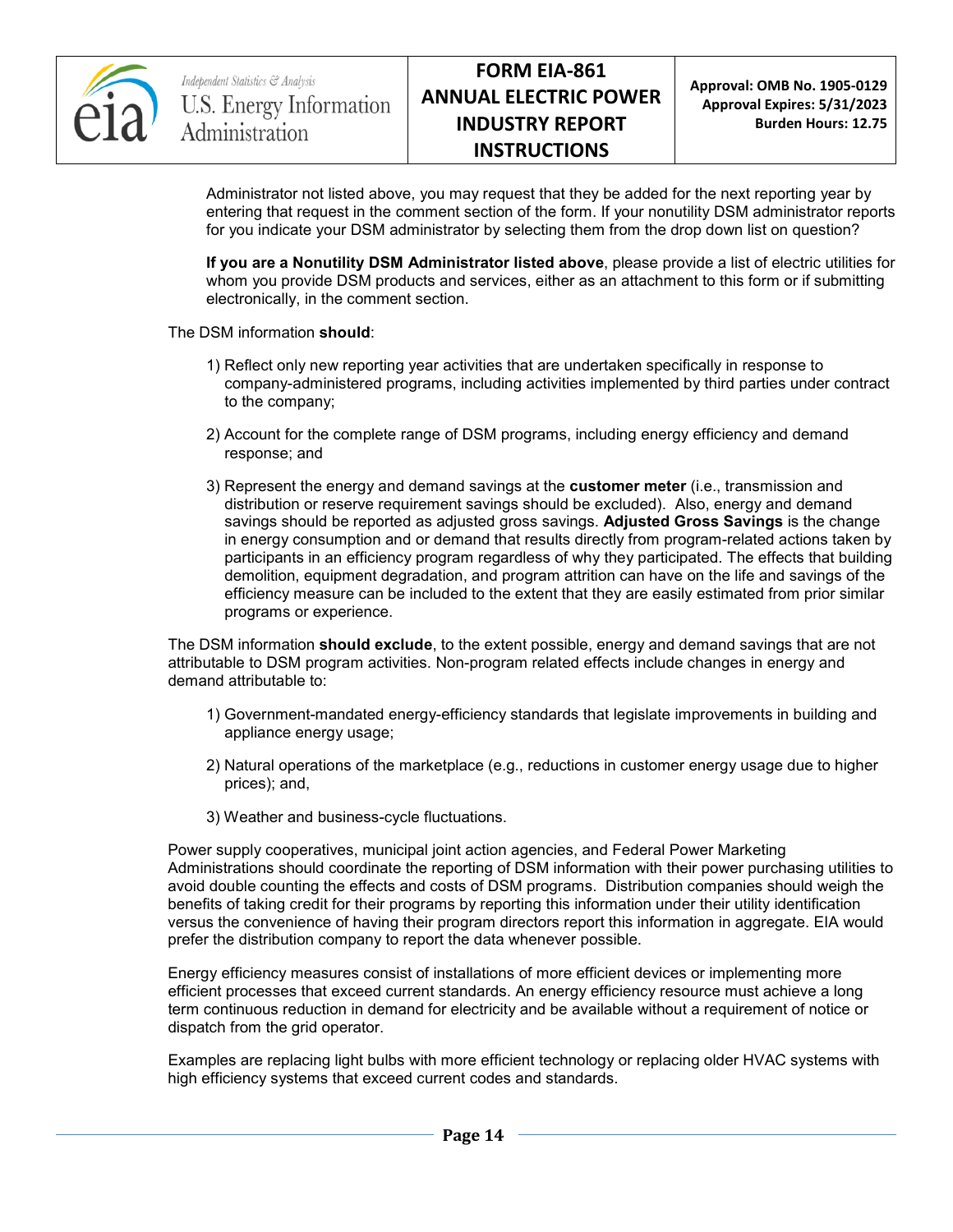

This part of the schedule collects information on the energy and demand savings of a portfolio of Energy Efficiency Programs implemented, and measures installed, by major customer sector within a state and balancing authority. It is divided into five subparts:

- **Reporting Year Incremental Annual Savings**
- Incremental Life Cycle Savings
- Reporting Year Incremental Costs
- Incremental Life Cycle Costs
- Weighted Average Life for Portfolio (Years)
- 1. **Incremental Annual Savings – Reporting Year** are those changes in energy use (measured in megawatthours) and peak load (reduction in load at the time of the annual system peak hour, measured in megawatts) caused in the current reporting year by
	- new participants in DSM programs that operated in the previous reporting year, and
	- participants in new DSM programs that operated for the first time in the current reporting year.

A "New program" is a program for which the reporting year is the first year the program achieved savings, regardless of when program development and expenditures began.

**Annualize all Estimates**: Reporting Year Incremental Annual Savings should be annualized, i.e., they should be reported as if the participants were in the program starting on Jan 1 of the reporting year and continued in the program for a full year.

**Incremental Savings** - **Life Cycle** are the estimated total changes in energy use and peak load for incremental programs and participants over the life of the programs. DSM programs have a useful life, and the net effects of these programs will diminish over time. To the extent possible, consider the useful life of efficiency by accounting for building demolition, equipment degradation, and program attrition.

A "Life cycle" means the number of years the program is planned to exist, and includes all future anticipated savings as well as reporting year savings. The mean life of a program is measured based on the number of years that savings are expected to be achieved independent of the number of years of expenditures for any measure. Please note that **Life Cycle Savings** should be provided if **Reporting Year Annual Savings** are reported

- **Incremental life-cycle energy savings (megawatt-hours): report as the lump sum total savings** projected for the life cycle of the incremental programs and participants. For example, if a project has an anticipated life of 10 years with savings in each year of 10,000 MWH, report the total of 100,000 MWH.
- **Incremental life cycle peak demand saving (megawatts): report the average of the annual peak** demand savings for the life cycle of the incremental programs and participants. For example, if a program has a four-year life with the following pattern of demand reductions – Year 1: 10 MW, Year 2: 20 MW, Year 3: 20 MW, Year 4: 10 MW – report the average of 15 MW.
- 2. For Part A, please report for both **"**Reporting Year Incremental Annual Savings" and "Incremental Life Cycle Savings" under the appropriate customer sector: Residential, Commercial, Industrial, and Transportation: for Energy Efficiency,
	- a. On Lines 1 and 3, enter the aggregate Energy Savings (megawatthours) and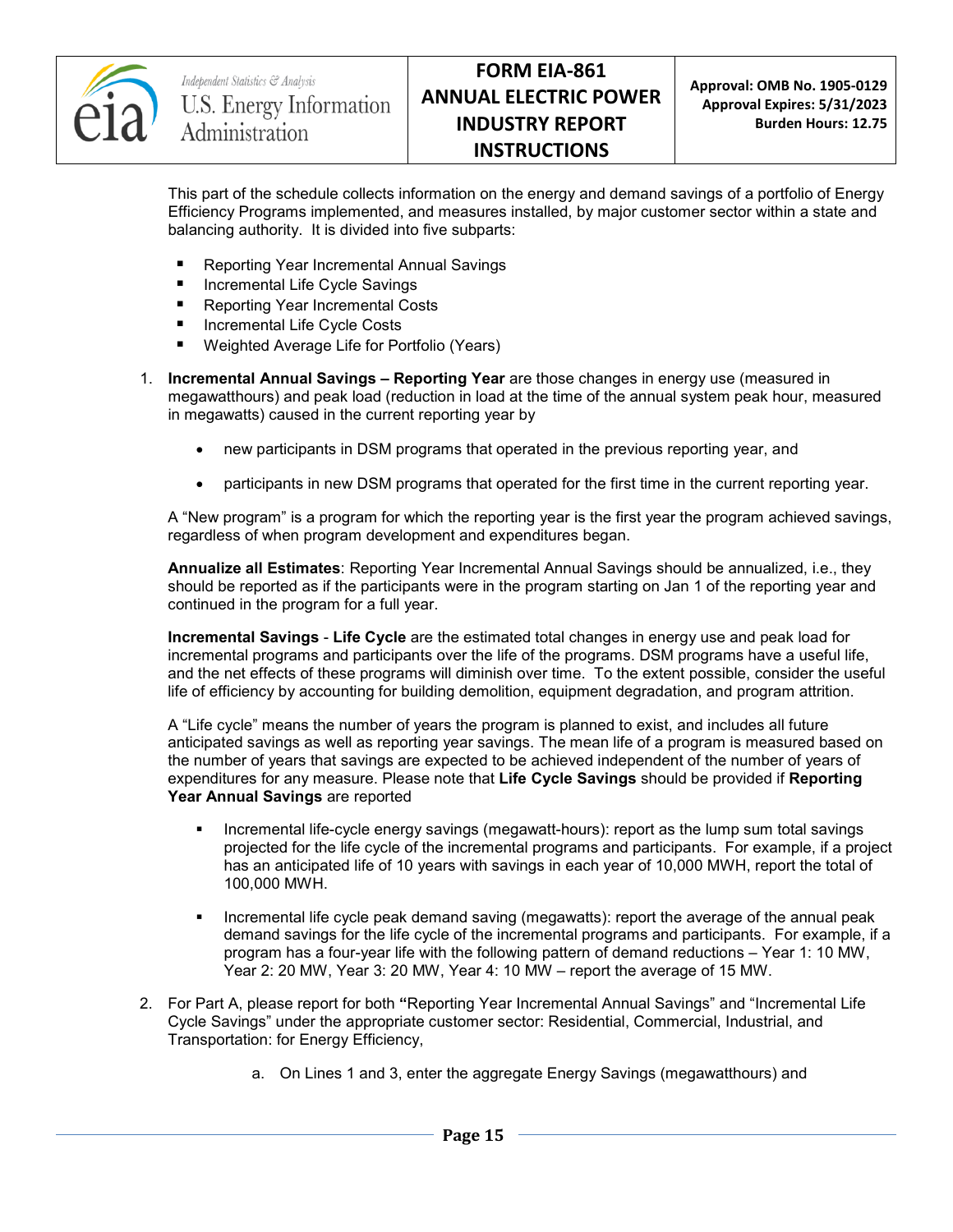

Independent Statistics & Analysis U.S. Energy Information Administration

**Approval: OMB No. 1905-0129 Approval Expires: 5/31/2023 Burden Hours: 12.75**

- b. On Lines 2 and 4, the Peak Demand Savings (megawatts to one decimal point).
- 3. **Costs for energy efficiency programs** should be broken down into two categories, customer incentives and all other costs. Customer incentives are the total financial value provided to a customer for program participation, whether, for example, cash payment, or lowered tariff rates relative to non-participants, inkind services (e.g. design work), or other benefits directly provided to the customer for their program participation. Reporting Year Incremental costs should include all costs for the programs for years prior to the incremental year if these costs were incurred as part of the startup of the program. Incremental life cycle costs should include all anticipated costs of the program including the Reporting Year Incremental Costs and all future costs.

Please note that **Reporting Year Incremental Costs** should be provided if **Reporting Year Incremental Annual Savings** are reported. In some cases **Reporting Year Incremental Costs and Incremental Life Cycle Costs** may be the same, due to most energy efficiency expenditures being incurred in the first year for participants. See the [861 FAQ](http://www.eia.gov/survey/form/eia_861/faqs.cfm) site for more details.

- a. For lines 5 through 8 report costs in thousands of dollars for each state, each balancing authority, and for each sector.
- b. For example, if a program has a life cycle of 10 years and if \$10,000 was incurred prior to the incremental year of a program for startup costs and the average cost of the program for the next ten years is \$5,000/year, the reporting year incremental costs would be \$15,000 and the incremental life cycle costs would be \$60,000**.** Note in this example the length in years of the program (10 years based on the number of years of savings) is one less year than the years of expenditures (11 years). The number of years of program savings is used to determine the life of the program.
- 4. **Weighted Average Life for Portfolio (Years)** Please use the Excel spreadsheet (press the 'Calculate' button to call up the template) to determine the weighted average life of your portfolio of EE programs or measure - by state, balancing authority, and sector on 6A, line 10. Weighted Average Life for portfolio of Energy Efficiency activities or measures should include all measures that are reporting in lines 1 through 4. On the spreadsheet enter your program or measure number, the total life cycle savings in MWH for each incremental program and its associated life in years. The life in years should be estimated as the mean life of the measure. Once all your programs have been entered the spreadsheet will return the weighted average life for the portfolio. This spreadsheet should be used for each state balancing authority, and sector. These averages may be used to estimate the economic value of the energy efficiency portfolio in total and is a key metric to the economic comparison of energy efficiency activities and other options.

## **SCHEDULE 6, PART B: DEMAND RESPONSE PROGRAMS**

**Demand Response Programs** are procedures that encourage a temporary reduction in demand for electricity at certain times in response to a signal from the grid operator or market conditions. Examples are the dimming of lights, turning on backup generators or shutting down industrial processes. Demand Response program reporting should be broken down by state, balancing authority, and customer class.

**Potential peak demand savings** refers to the total demand savings that could occur at the time of the system peak hour assuming all demand response is called.

**Actual peak demand savings** is demand reduction actually achieved by demand response activities and is measured at the time of the company's annual system peak hour.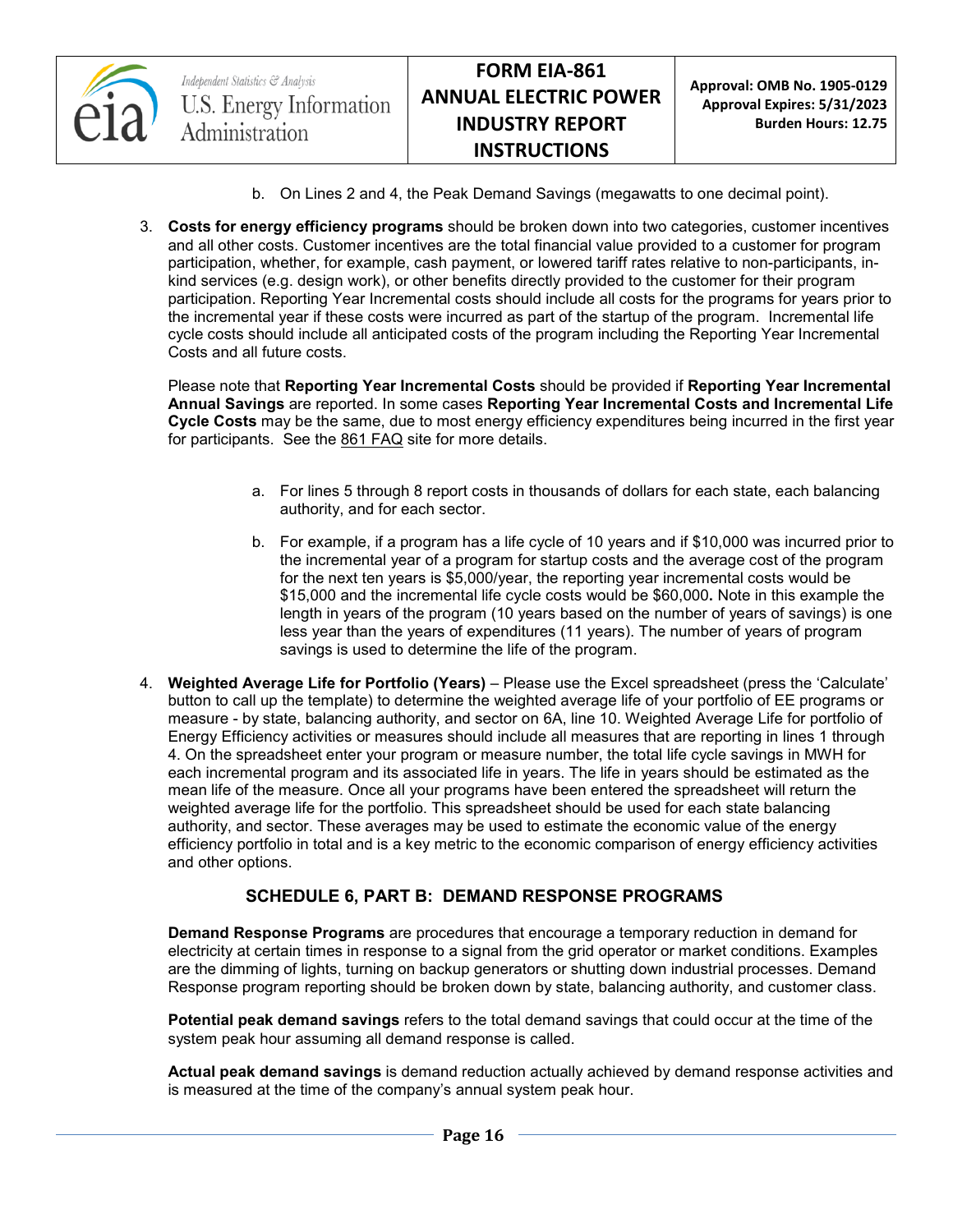

Independent Statistics & Analysis U.S. Energy Information Administration

# **FORM EIA-861 ANNUAL ELECTRIC POWER INDUSTRY REPORT INSTRUCTIONS**

**Approval: OMB No. 1905-0129 Approval Expires: 5/31/2023 Burden Hours: 12.75**

- 1. On line 1 enter the number of customers participating in the Demand Response programs.
- 2. On line 2 enter the energy savings in MWH by customer sector.
- 3. On line 3 enter the potential peak demand savings in MWs for demand response programs.
- 4. On line 4 enter the actual peak demand savings in MWs for demand response programs.
- 5. On line 5 enter the total customer incentives in thousands of dollars.
- 6. On line 6 enter all other costs to run the Demand Response program; these are in thousands of dollars.
- 7. On line 7 enter the number of grid-enabled water heaters (as defined in 10 CFR Part 430) that you added to your program this year. A grid interactive water heater is an electric storage water heater that is capable of being controlled remotely by a third party (usually an electricity service provider) that provides the third party the ability to control the operation of the unit by storing thermal energy during off-peak times. DOE's Office of Energy Efficiency and Renewable Energy is in the process of issuing a final rule for efficiency standards for residential water heaters. Once those standards are finalized, EIA will, if necessary, adjust the definition above to be in accordance with the minimum efficiency standards for grid-enabled water heaters.

## **SCHEDULE 6, PART C: DYNAMIC PRICING PROGRAMS**

**Dynamic pricing programs** (also known as time-based rate programs) are designed to modify patterns of electricity usage, including the timing and level of electricity demand. Report those customers that are enrolled in the program and are billed accordingly whether or not they are active participants. For each state, balancing authority, and customer sector, report the number of customers enrolled in dynamic pricing programs.

**Time of Use Prices (TOU)** is a program in which customers pay different prices at different times of the day. On-peak prices are higher and off-peak prices are lower than a "standard" rate. Price schedule is fixed and predefined, based on season, day of week, and time of day.

**Real Time Pricing (RTP)** is a program of rate and price structure in which the retail price for electricity typically fluctuates hourly or more often, to reflect changes in the wholesale price of electricity on either a dayahead or hour-ahead basis.

**Variable Peak Pricing (VPP)** is a program in which a form of TOU pricing allows customers to purchase their generation supply at prices set on a daily basis with varying on-peak and constant off-peak rates. Under the VPP program, the on-peak price for each weekday becomes available the previous day (typically late afternoon) and the customer is billed for actual consumption during the billing cycle at these prices.

**Critical Peak Pricing (CPP)** is a program in which rate and/or price structure is designed to encourage reduced consumption during periods of high wholesale market prices or system contingencies, by imposing a pre-specified high rate or price for a limited number of days or hours. Very high "critical peak" prices are assessed for certain hours on event days (often limited to 10-15 per year). Prices can be 3-10 times as much during these few hours. Typically, CPP is combined with a TOU rate, but not always.

**Critical Peak Rebate (CPR)** is a program in which rate and/or price structure is designed to encourage reduced consumption during periods of high wholesale market prices or system contingencies, by providing a rebate to the customer on a limited number of days and for a limited number of hours, at the request of the energy provider. Under this structure the energy provider can call event days (often limited to 10-15 per year) and provide a rebate typically several times the average price for certain hours in the day. The rebate is based on the actual customer usage compared to its baseline to determine the amount of the demand reduction each hour.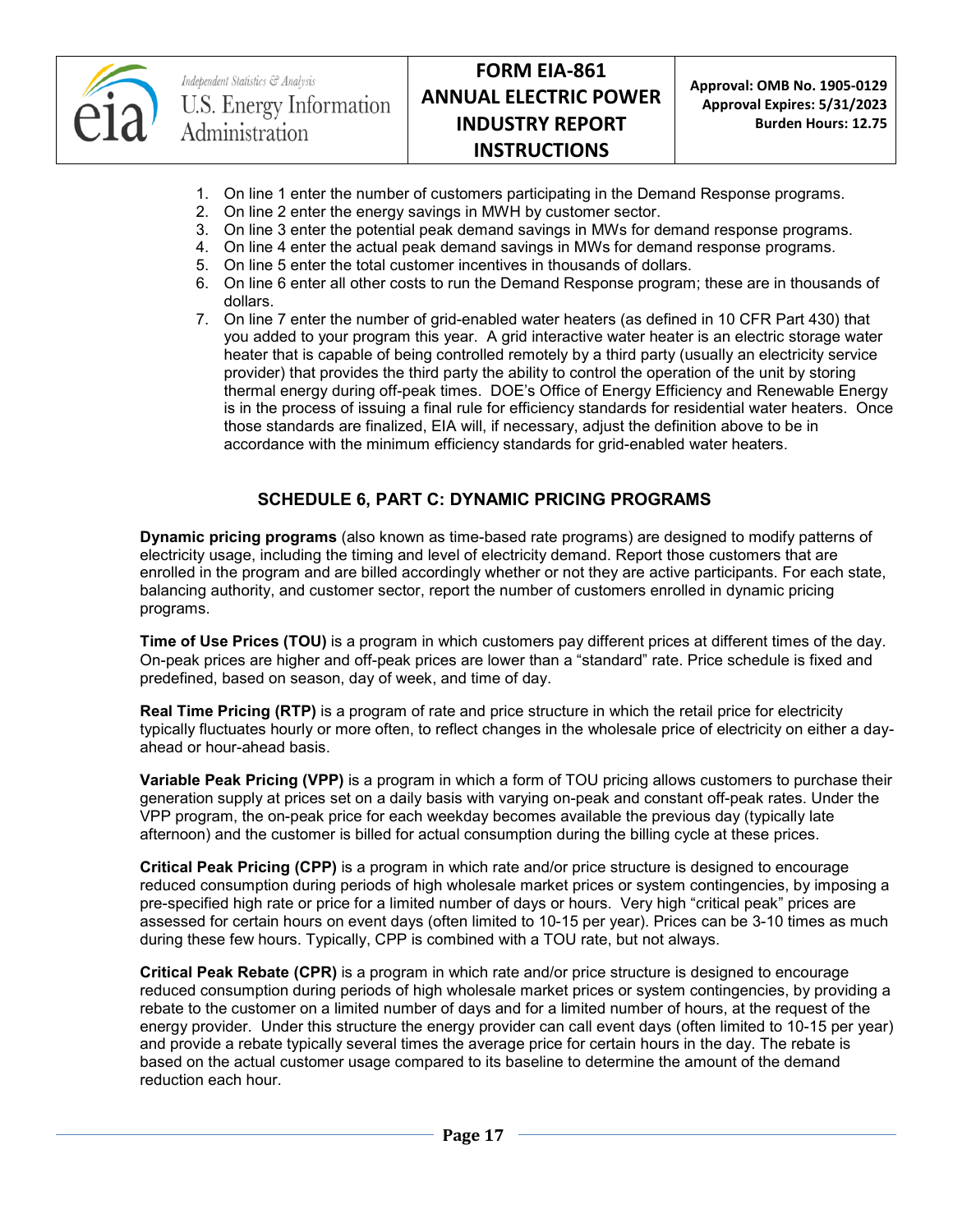

- 1. On line 1, enter the number of customers participating in dynamic pricing programs, by customer class.
- 2. On line 2, for each customer sector indicate if customers in this sector are participating in Time-of-Use Pricing.
- 3. On line 3, for each customer sector indicate if customers in this sector are participating in Real Time Pricing.
- 4. On line 4, for each customer sector indicate if customers in this sector are participating in Variable Peak Pricing
- 5. On line 5, for each customer sector indicate if customers in this sector are participating in Critical Peak Pricing.
- 6. On line 6, for each customer sector indicate if customers in this sector are participating in Critical Peak Rebate.

#### **SCHEDULE 6, PART D: ADVANCED METERING AND CUSTOMER COMMUNICATIONS**

#### **Entities providing data on Schedule 4 Part A and/or C are required to complete Schedule 6 Part D.**

**Standard Electric Meters (non AMI/AMR meters)** are electromechanical or solid state meters measuring aggregated kWh where data are manually retrieved over monthly billing cycles for billing purposes only. Standard meters may also include functions to measure time-of-use and/or demand with data manually retrieved over monthly billing cycles.

**Automated Meter Reading (AMR):** Meters that collect data for billing purposes only and transmit this data **one way**, usually from the customer to the distribution utility. Aggregated monthly kWh data captured on these meters may be retrieved by a variety of methods including drive-by vans with short-distance remote reading capabilities and communication over a fixed network such as a cellular network. Enter the state and balancing authority and report the total number of AMR meters by sector.

**Advanced Metering Infrastructure (AMI):** Meters that measure and record usage data at a minimum, in hourly intervals and provide usage data at least daily to energy companies and may also provide data to consumers. Data are used for billing and other purposes. Advanced meters include basic hourly interval meters and extend to real-time meters with built-in **two-way** communication capable of recording and transmitting instantaneous data.

**Installed AMI with home area network (HAN) gateway enabled** should be reported as a subset of AMI (see number 4 above). In this case, a HAN consists of software and hardware components residing within an AMI meter that permits the meter to communicate with devices within a customer's premises.

**Energy Served through AMI** (MWH) should be entered in megawatthours for customers served and should not be greater than the combined total sales reported on Schedule 4 Part A and/or C

**Direct Load Control:** A demand response activity by which the program sponsor remotely shuts down or cycles a customer's electrical equipment (e.g. air conditioner, water heater) on short notice. Direct load control programs are primarily offered to residential or small commercial customers. Also known as direct control load management.

1. Enter the state and balancing authority and on line 1 enter the number of AMR meters, by customer class.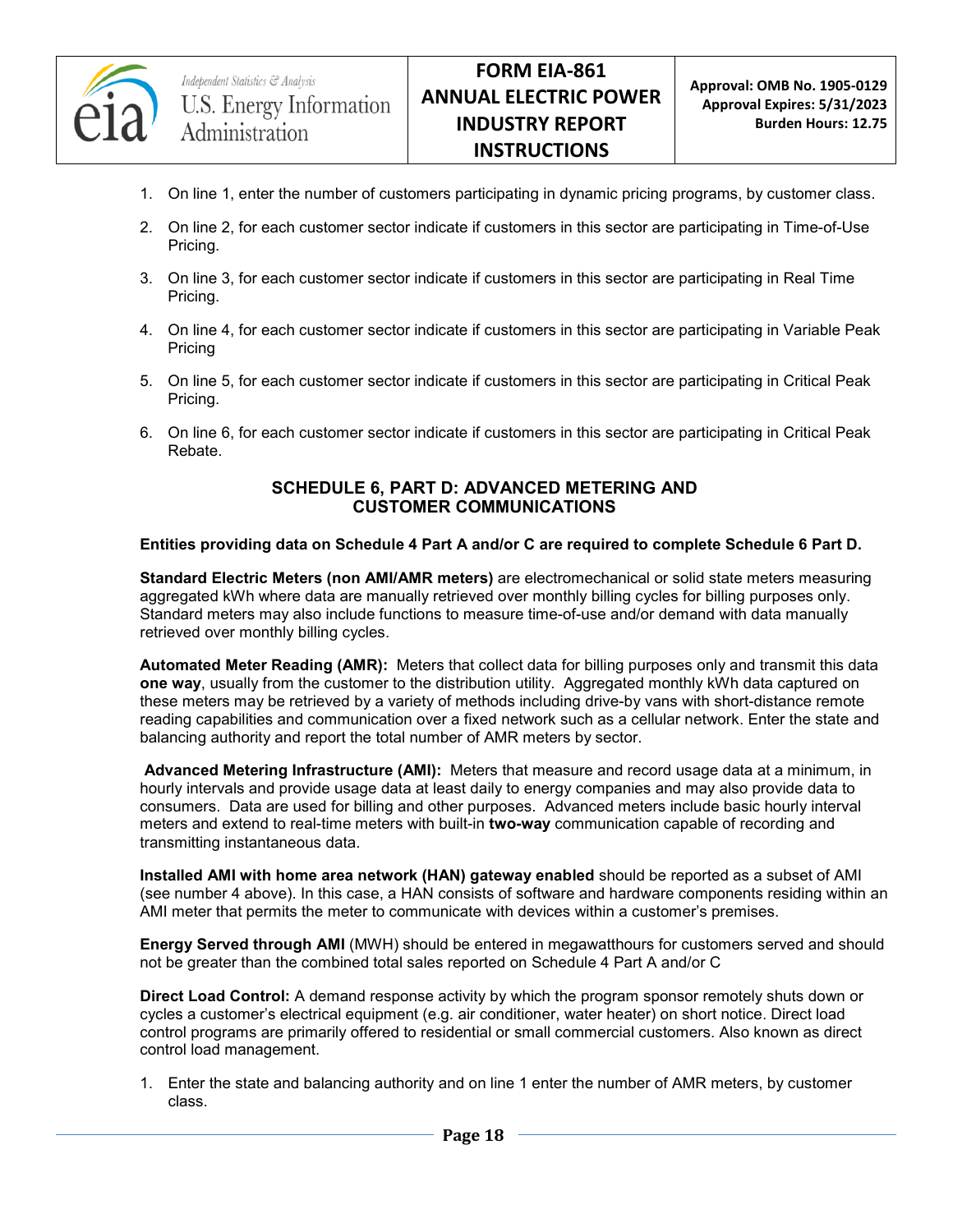

- 2. On line 2 enter the number of AMI meters, by customer class.
- 3. On line 3 enter the number of AMI meters with home area network (HAN) gateway enabled, by customer class.
- 4. On line 4 enter the number of standard (non-AMR/AMI) meters, by customer class.
- 5. Line 5 auto-sums the total number of meters (All Types), by customer class.
- 6. On line 6 enter the energy served (megawatthours) through AMI meters, by customer class.
- 7. On line 7 enter the number of customers able to access daily energy usage through a web portal or other electronic means.
- 8. On line 8 enter the number of customers with direct load control, by customer class. Please note that EIA is asking for customers and not meters, so the reported number shall not exceed what was stated on 4A and 4C combined.

## **SCHEDULE 7, PART A: NET METERING PROGRAMS**

- 1. **Net Metering** tariff arrangements permit a facility, typically generating electricity from a renewable resource (using a meter that reads inflows and outflows of electricity) to sell excess power generated over its load requirement back to the electrical grid, typically but not necessarily at a rate equivalent to the retail price of electricity.
- 2. **Virtual Net Metering:** A billing arrangement that allows multiple energy customers to receive net metering credit from a shared onsite or remote renewable energy system as if it was located behind the customer's own meter. Generally but not always virtual net metering programs have two primary business partners. One is the solar developer or operator, that sells a fraction (or all) of the system (usually measured in capacity or shares) to the ultimate customer(s) and an electric distribution company that bills the customer(s) for its energy use and provides a credit on the customer's bill for the generation allocated to its share of the resource. In some cases the distribution company serves in both of these roles.
- 3. For all net metering applications, report the installed net metering capacity by state, balancing authority, customer class and technology. Capacity for PV solar should be reported in MW AC or in DC. Capacity for wind and other technologies should be reported in MW as AC load capable. All of which should be reported to the nearest 0.001 MW. Example: 8 kW should be 0.008 MW.
- 4. Report the number of net metering installations/customers that are actively enrolled in a net metering program as of December 31<sup>st</sup> of the data year. Customer count/ installation by technology should not exceed the values in Schedule 4 Parts A and C, combined. For each program technology type and sector, if you complete installed capacity or number of installations/customers then you will need to complete both lines of data.
- 5. For PV solar installations also report the number of virtual net metered customers and the capacity of virtual net metering programs both for programs from resources that are less than one MW and resources that are 1 MW or greater. All three programs, net metering, virtual net metering below 1 MW and virtual net metering above 1 MW should be mutually exclusive, meaning all three are added together to get the total. For example if you report capacity in net metering you would not report that capacity for the same installation in virtual net metering. If the installation is not part of a net- metering or virtual net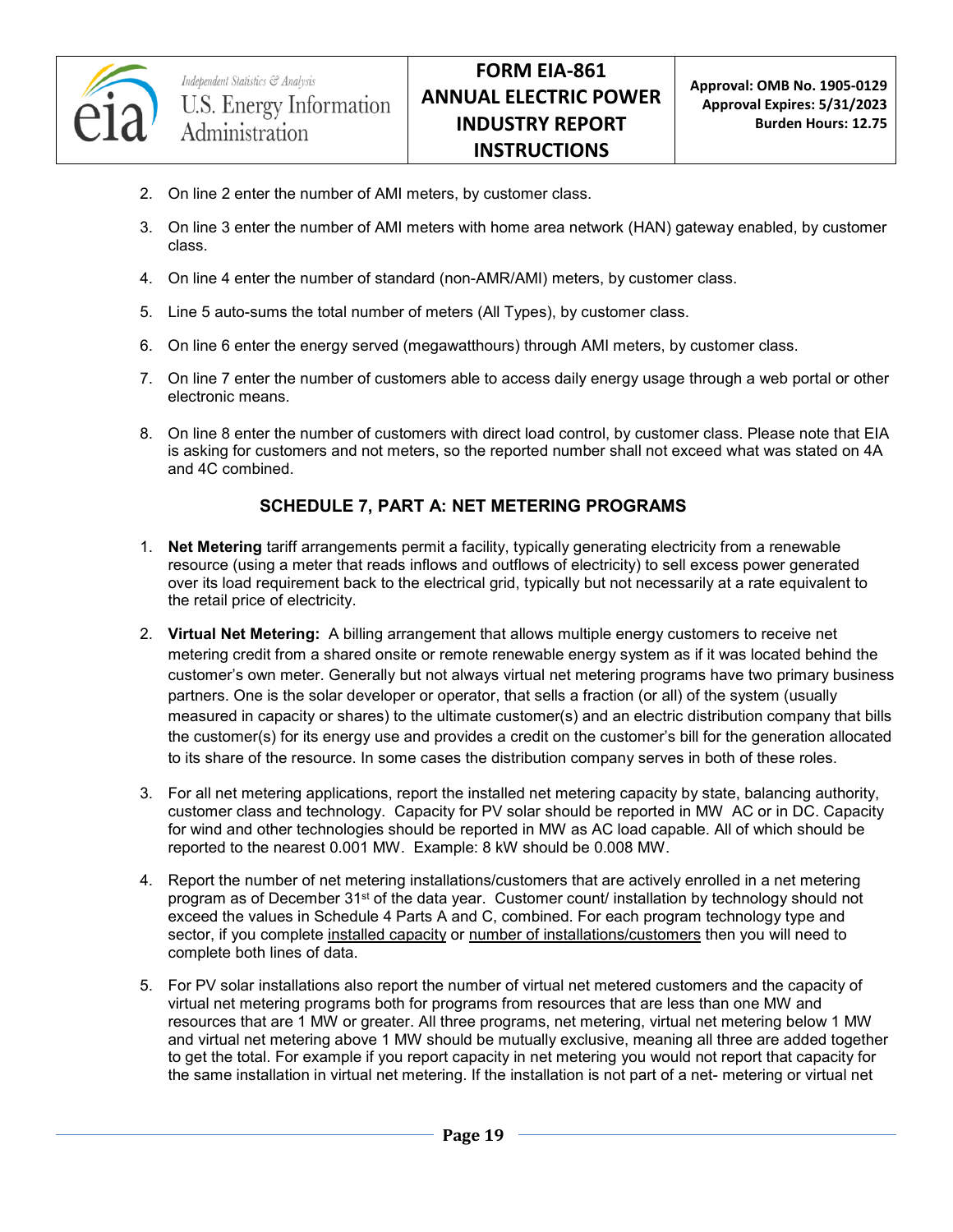

.

metering agreement, the installation if under 1 mw would be reported in Schedule 7B Non-net metered Distributed Generators.

- 6. For virtual net metering, the capacity should be reported based on which customer class/sector has the virtual net metering agreement, not the physical location of the generator(s).
- 7. In addition, report the amount of known storage associated with the PV net metering installations, **if available**.
- 8. If the data is available, enter the amount of electric energy sold back to the utility **(MWh)** through the net metering application.

#### **SCHEDULE 7, PART B: NON NET-METERED DISTRIBUTED GENERATORS**

**Dispersed generator data is no longer collected on the EIA-861.** 

**Schedule 7, Part B is intended to collect information about generators that are NOT reported on Form EIA-860, "Annual Electric Generator Report."** Plants with a capacity of 1 MW or greater which ARE grid-connected, meet the threshold criteria for reporting on the Form EIA-860 and as such, **need not** be reported on Schedule 7B of Form EIA-861. **Also Schedule 7B is intended to collect information about generators that are NOT reported in Schedule 7A (Net Metering)**. Therefore, if the generator data has been reported in Schedule 7A, DO NOT include it under Schedule 7B, but include generators other than those that are net metered.

This schedule now collects information from distribution companies by sector (residential, industrial, commercial and transportation) on generators of less than 1 megawatt (1000 kilowatts) installed at or near a customer's site, or other sites within the system. Provide actual data if available, otherwise provide best estimates.

## **NUMBER AND CAPACITY**

- 1. For line 1, **Number of generators**, provide the number of distributed generators in the area served by your distribution system, by state, by balancing authority. **(Less than 1 megawatt)**
- 2. For line 2, **Total combined capacity**, provide the nameplate capacity (to the nearest thousandths) **for all generators with less than 1 megawatt** that reported on line 1.
- **3.** For line 3, capacity that consists of **backup-only units**, provide the total nameplate capacity of generators that are used **only** for emergency backup service.
- 4. For Line 4, capacity owned by respondent, provide the total nameplate capacity listed in line 2 that the respondent owns.

## **CAPACITY BY TECHNOLOGY AND SECTOR**

For each of the technologies listed in lines 5 through 13, provide the capacity and **sector**. The total of lines 5 through 13 (line 14) should equal the total combined capacity in line 2.

Storage should be included if available.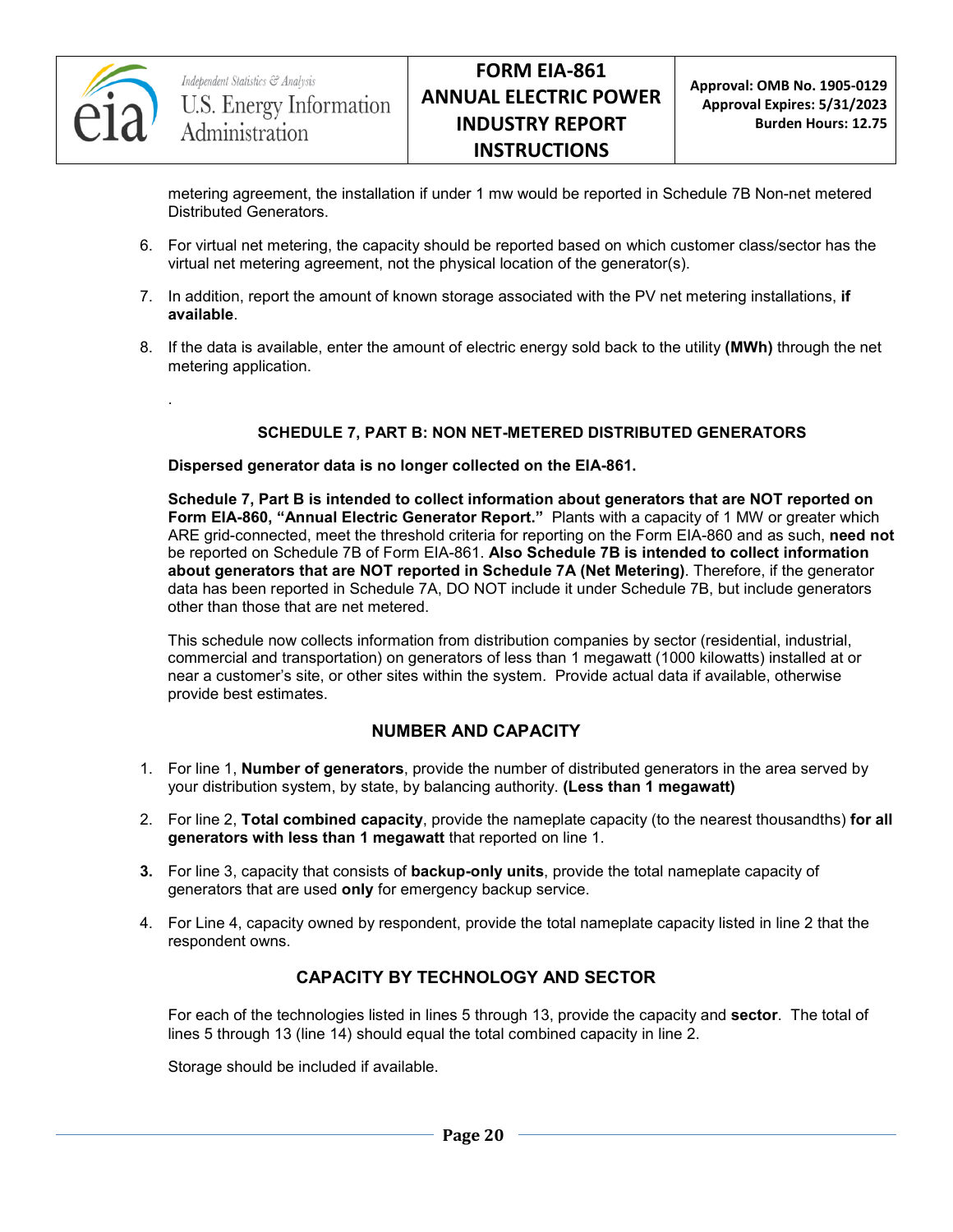

Direct Connected is for installations that are not located at an ultimate customer's site but are in front of the meter and/or connected directly to a distribution system.

## **SCHEDULE 8: SERVICE TERRITORY INFORMATION**

Please verify the names of the counties, parishes, etc. (provided by EIA in a drop-down menu), by state, where your utility-owned distribution system's electrical equipment is located. The information may have been reported by the respondent last year or the result of independent research by the EIA staff processing the Form EIA-861. If the information is incorrect, please provide the correct information in Schedule 9.

## **SCHEDULE 9: FOOTNOTES**

This schedule provides additional space for comments. For clarification purposes, identify schedule, part, line number and column (if applicable) for each comment.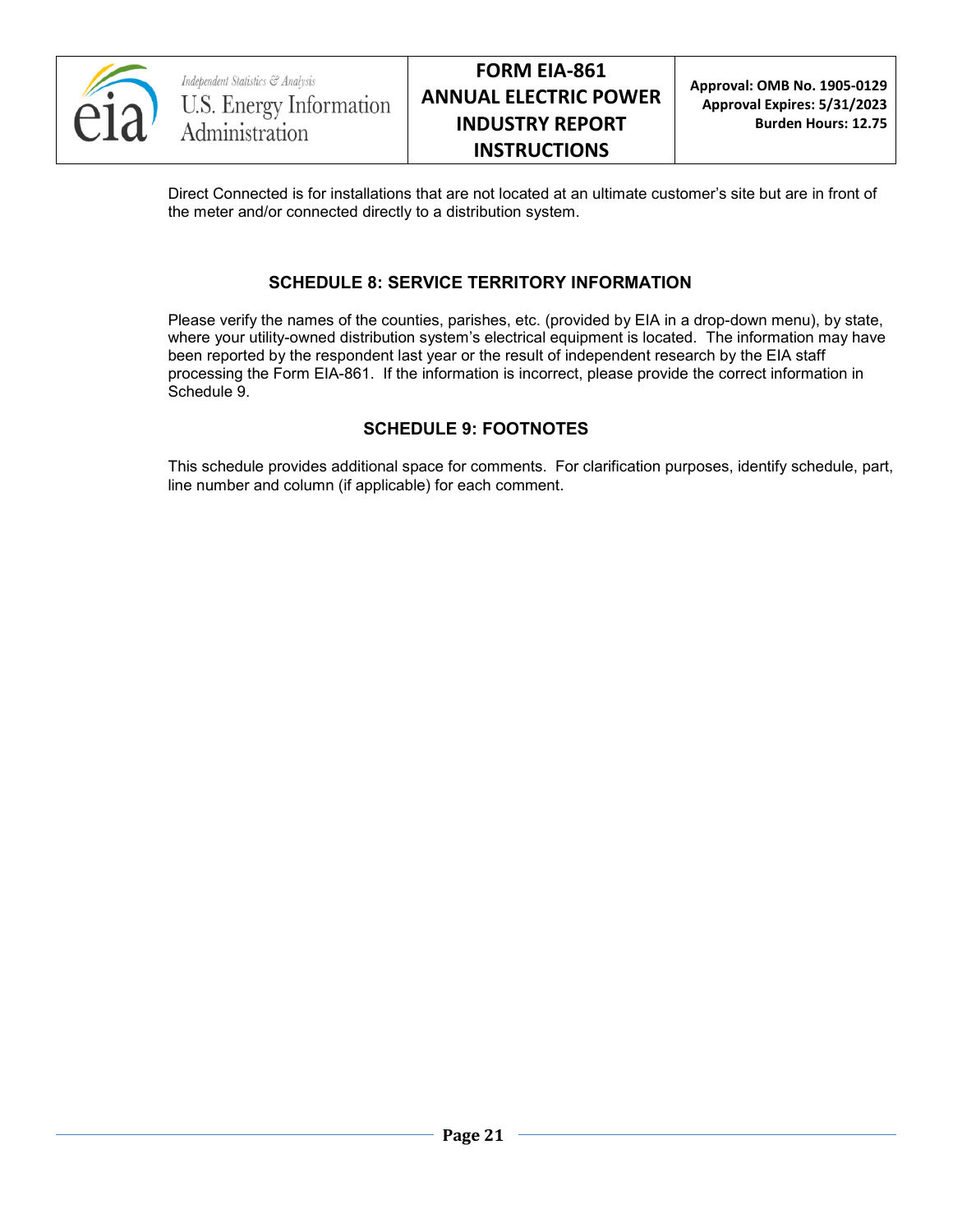

Independent Statistics & Analysis<br>U.S. Energy Information<br>Administration

# **FORM EIA-861 ANNUAL ELECTRIC POWER INDUSTRY REPORT INSTRUCTIONS**

**Approval: OMB No. 1905-0129 Approval Expires: 5/31/2023 Burden Hours: 12.75**

| <b>GLOSSARY</b>                  | The glossary for this form is available online at the following URL:<br>http://www.eia.gov/glossary/index.html                                                                                                                                                                                                                                                                                                                                                                                                                                                                                                                                                                                                                                                                                                                                                                                                                                                                                                 |
|----------------------------------|----------------------------------------------------------------------------------------------------------------------------------------------------------------------------------------------------------------------------------------------------------------------------------------------------------------------------------------------------------------------------------------------------------------------------------------------------------------------------------------------------------------------------------------------------------------------------------------------------------------------------------------------------------------------------------------------------------------------------------------------------------------------------------------------------------------------------------------------------------------------------------------------------------------------------------------------------------------------------------------------------------------|
| <b>SANCTIONS</b>                 | The timely submission of Form EIA-861 by those required to report is<br>mandatory under 15 U.S.C. §772(b), as amended. Failure to respond may<br>result in a civil penalty of not more than \$10,633 each day for each violation.<br>The government may bring a civil action to prohibit reporting violations which<br>may result in a temporary restraining order or a preliminary or permanent<br>injunction without bond. In such civil action, the court may also issue<br>mandatory injunctions commanding any person to comply with these<br>reporting requirements.                                                                                                                                                                                                                                                                                                                                                                                                                                     |
| <b>REPORTING BURDEN</b>          | Public reporting burden for this collection of information is estimated to<br>average 12.75 hours per response, including the time for reviewing<br>instructions, searching existing data sources, gathering and maintaining the<br>data needed, and completing and reviewing the collection of information.<br>Send comments regarding this burden estimate or any other aspect of this<br>collection of information, including suggestions for reducing this burden, to<br>the U.S. Energy Information Administration, Office of Survey Development<br>and Statistical Integration, EI-21 Forrestal Building, 1000 Independence<br>Avenue SW, Washington, D.C. 20585-0670; and to the Office of Information<br>and Regulatory Affairs, Office of Management and Budget, Washington, D.C.<br>20503. A person is not required to respond to the collection of information<br>unless the form displays a valid OMB number.                                                                                      |
| <b>DISCLOSURE OF INFORMATION</b> | The following information reported on this survey will be protected and not<br>disclosed to the public to the extent that it satisfies the criteria for exemption<br>under the Freedom of Information Act (FOIA), 5 U.S.C. §552, the Department<br>of Energy (DOE) regulations, 10 C.F.R. §1004.11, implementing the FOIA,<br>and the Trade Secrets Act, 18 U.S.C. §1905:<br>All information associated with the "Survey Contact" and the "Supervisor<br>of Contact Person for Survey" on SCHEDULE 1 or SCHEDULE 4.<br>The information reported on SCHEDULE 2, PARTS B, C, and D, and<br>$\bullet$<br>SCHEDULE 3 for power marketers. This information will be protected<br>and not publicly released in identifiable form for nine (9) months after the<br>end of the reporting year. After nine (9) months from the end of the<br>reporting year this information will be considered nonsensitive and may<br>be publicly released in identifiable form.                                                      |
|                                  | All other information reported on Form EIA-861 is considered public<br>information and may be publicly released in company identifiable form. The<br>Federal Energy Administration Act requires EIA to provide company-specific<br>data to other Federal agencies when requested for official use. The<br>information reported on this form may also be made available, upon request,<br>to another component of the Department of Energy (DOE) to any Committee<br>of Congress, the Government Accountability Office, or other Federal<br>agencies authorized by law to receive such information. A court of competent<br>jurisdiction may obtain this information in response to an order. The<br>information may be used for any nonstatistical purposes such as<br>administrative, regulatory, law enforcement, or adjudicatory purposes.<br>Disclosure limitation procedures are not applied to the aggregate statistical<br>data published from this survey. There may be some statistics that are based |